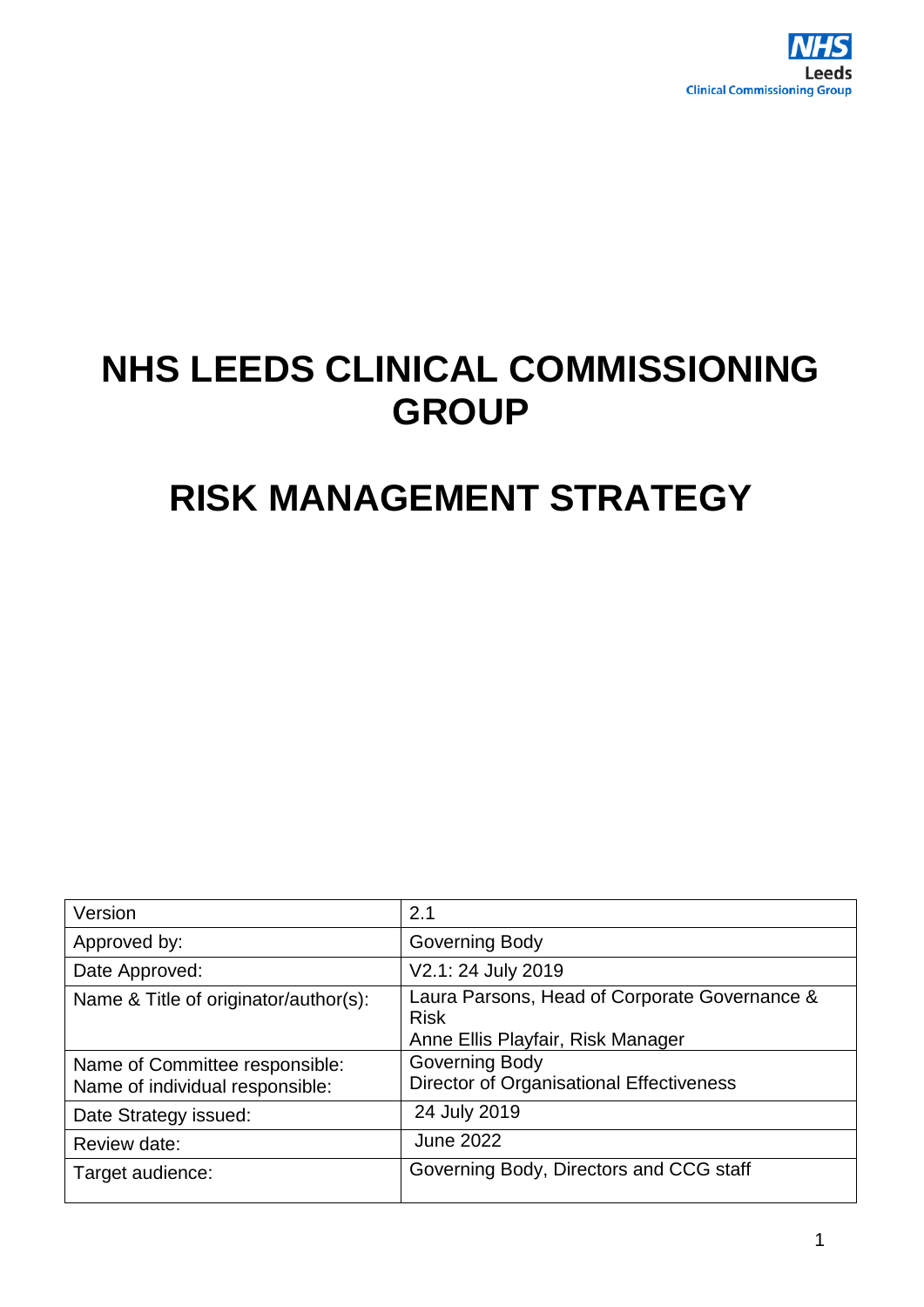

| <b>Version</b> | <b>Date</b> | <b>Author</b>                 | <b>Status</b> | <b>Comment</b>                                                                                                                                         |
|----------------|-------------|-------------------------------|---------------|--------------------------------------------------------------------------------------------------------------------------------------------------------|
| 1.0            | 25/07/2018  | Laura Parsons                 | Final         | Amalgamation of the individual<br>strategies that were in place for<br>the previous three Leeds CCGs;<br>providing a single strategy for<br>Leeds CCG. |
| 2.0            | 22/05/2019  | <b>Anne Ellis</b><br>Playfair | Final         | The strategy reviewed and<br>updated to ensure it reflects best<br>practice in risk management.                                                        |
| 2.1            | 24/07/2019  | <b>Anne Ellis</b><br>Playfair | Final         | Amendments made to reflect<br>changes to the GBAF deep dive<br>process (approved by Governing<br>Body 24/07/19) and change to job<br>titles.           |

## **Version Control Sheet**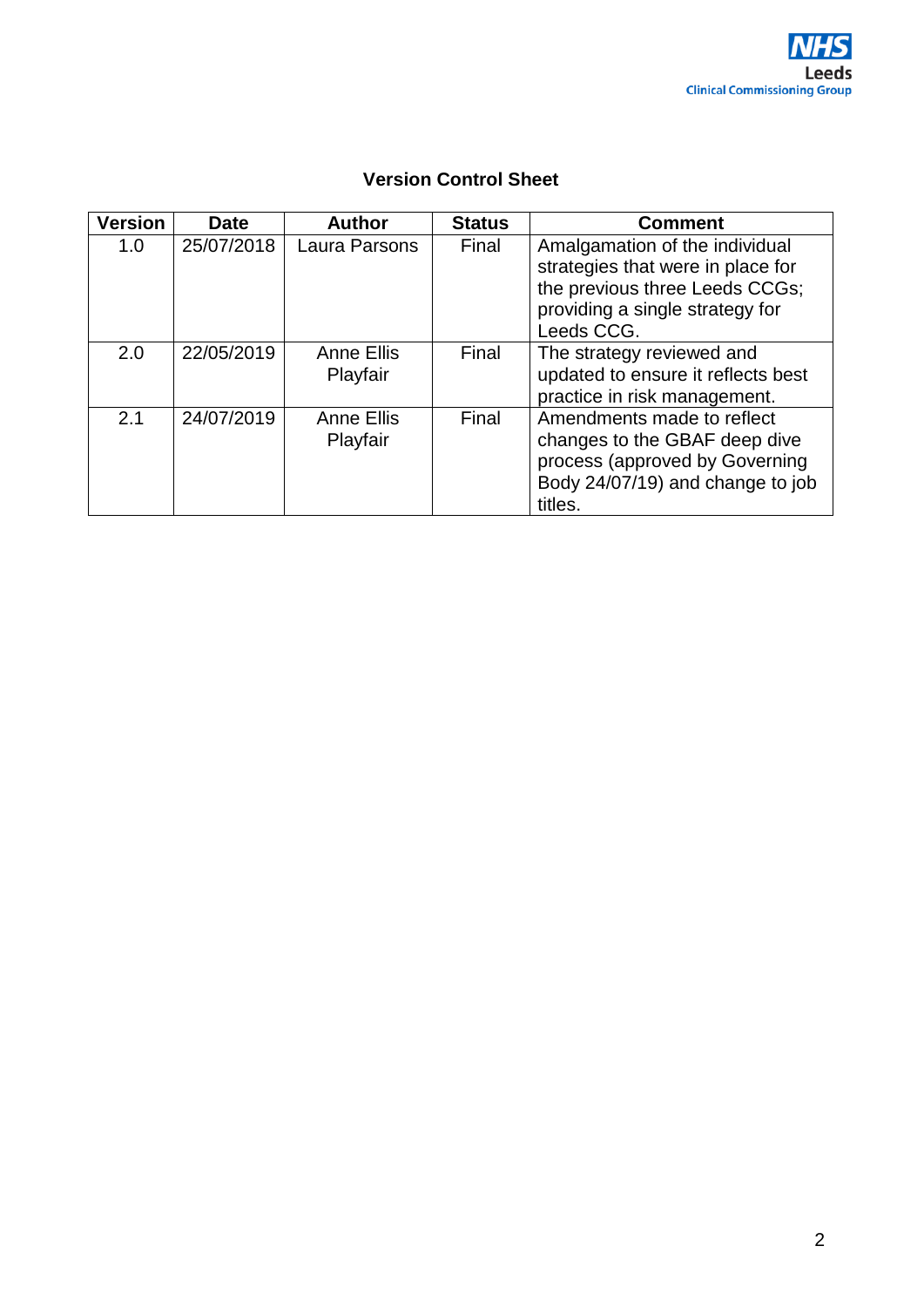| <b>Contents</b>                                          | Page           |
|----------------------------------------------------------|----------------|
| 1. Introduction                                          | 4              |
| 2. Statement of Intent                                   | 4              |
| 3. Scope and Aims of Strategy                            | 4              |
| 4. Definition of Risk                                    | 5              |
| 5. Risk Appetite                                         | 6              |
| 6. Governance Structure                                  | $\overline{7}$ |
| 7. Risk Management Accountabilities and responsibilities | 9              |
| 8. Risk Management Process                               | 11             |
| 9. Key Assurances                                        | 17             |
| 10. Risk Management Training                             | 17             |
| 11. Monitoring and Review                                | 17             |
| 12. References                                           | 18             |
| 13. Associated Documentation                             | 18             |

# **Appendices**

| Appendix 1  | <b>Risk Assessment Flowchart</b>                    | 19 |
|-------------|-----------------------------------------------------|----|
| Appendix 2a | <b>Risk Impact Table</b>                            | 20 |
| Appendix 2b | <b>Risk Likelihood Table</b>                        | 25 |
| Appendix 2c | <b>Risk Matrix Scoring Chart</b>                    | 26 |
| Appendix 2d | <b>Target Risk Assessment</b>                       | 27 |
| Appendix 3  | Governing Body Assurance Framework (GBAF) -         |    |
|             | Guidelines for Audit Committee review of Assurances | 28 |
| Appendix 4  | <b>Definitions</b>                                  | 29 |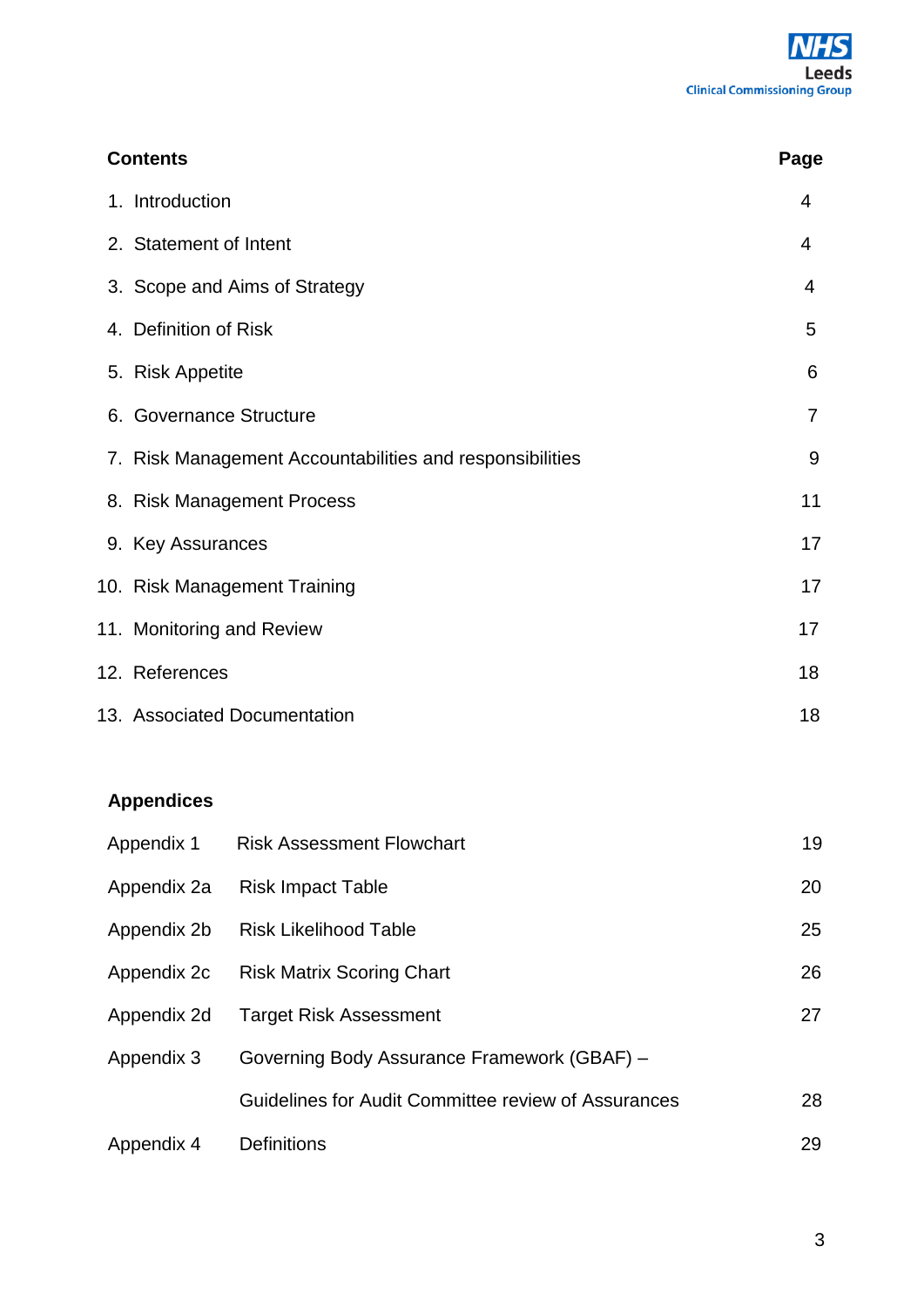#### **1. Introduction**

NHS Leeds Clinical Commissioning Group (CCG) has a statutory responsibility to patients, staff and the public to ensure that it has effective processes, policies and people in place to deliver its strategic commitments and to control any risks that it may face in doing so. The purpose of this strategy is to define the framework and processes that the CCG will use to identify, manage and reduce the risks that threaten the organisation's ability to meet its strategic commitments.

All actions contain inherent risks and risk management needs to be seen as an overall management approach, rather than an end in itself. It is central to the overall governance of the CCG in directing, controlling and delegating the accountability arrangements to maintain control. The CCG will proactively set out to manage risks to a reasonable level, through a robust process of risk assessment, prioritisation and management and will ensure that decisions made on its behalf are taken with consideration to the effective management of risks.

The Risk Management Strategy demonstrates the approach to risk management and ensures there is a system for monitoring the application of risk management within the CCG. The strategy offers guidance on what may be regarded as 'acceptable risk' by the CCG and a statement of the CCG's 'Risk Appetite'.

The CCG's risk management system is designed to support the delivery of safe and effective health services for service users, staff and wider stakeholders. Risk Management is not about risk elimination; it is about encouraging appropriate risk taking, i.e. those risks that have been evaluated and which are understood as well as is possible with currently available information.

## **2. Statement of Intent**

*"Board Assurance and Risk Management are not just the responsibility of one role or person within an organisation; it is the responsibility of everyone"* 

The CCG is committed to commissioning a quality service and achieving excellent results, thereby ensuring that the organisation makes the very best possible use of public funds. The CCG attaches great importance to the effective management of risks, which may be faced by patients, members of the public, staff, partners, other stakeholders and by the CCG itself. The CCG has set itself clear commitments as part of the strategic plan, and the Governing Body intends to use the risk management process outlined in this strategy as a means to help in achieving these commitments.

#### **3. Scope and Aims of the Strategy**

This strategy is applicable to all risks that the CCG is exposed to, including Information Governance, Programme, Project and Clinical risks and those arising from the commissioning of NHS services.

This strategy applies to:

• All staff employed by the CCG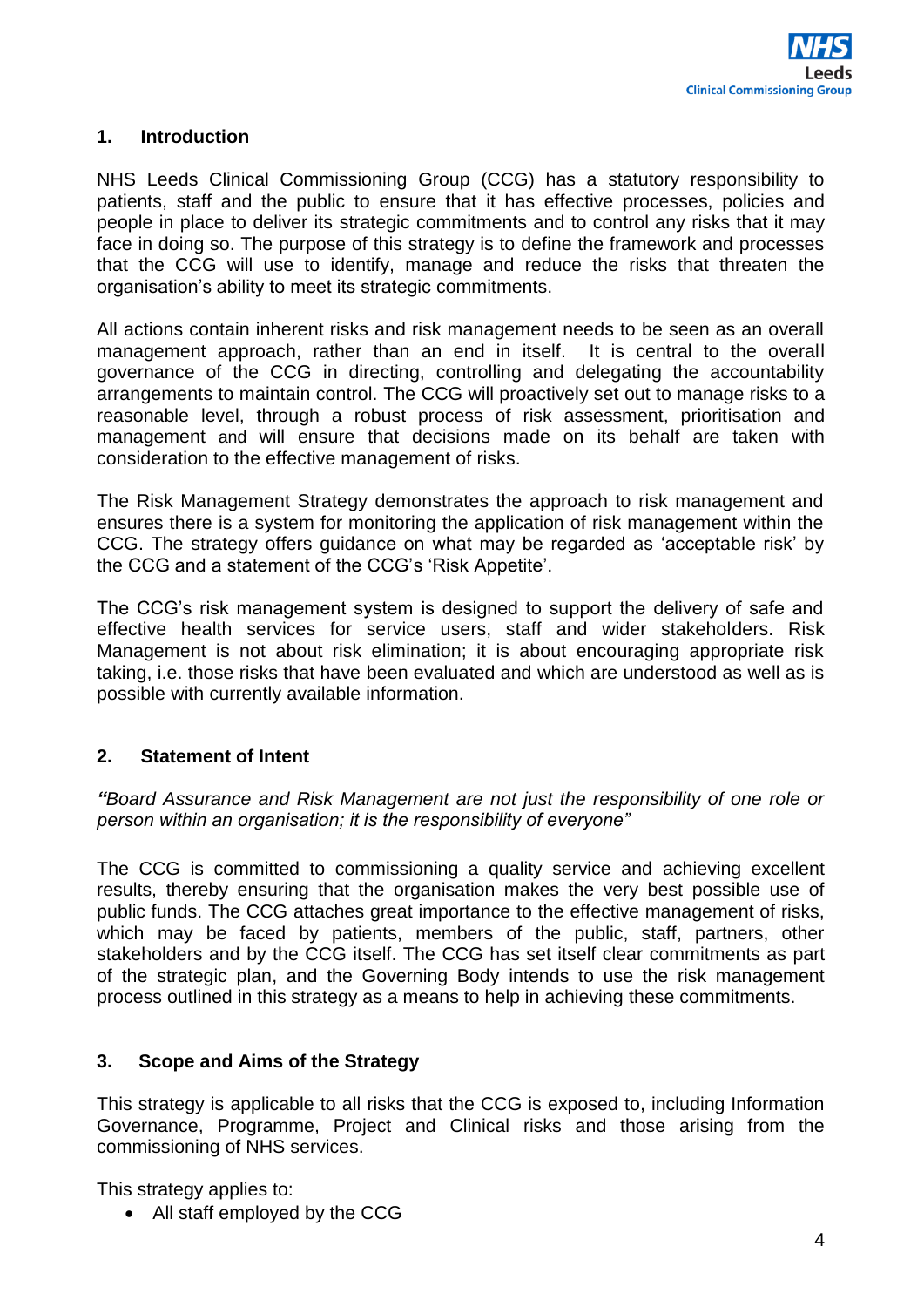- Members of the Governing Body
- Staff employed by other organisations when working on behalf of the CCG.

This Risk Management strategy aims to:

- Support the creation of a safety culture, which supports and encourages CCG employees to identify, assess, report, control and monitor risks and learn from the activity and experience.
- Minimise harm to patients, staff and visitors.
- Identify and control risks, which may adversely affect the ability of the organisation to operate, and in so doing support the maintenance of internal control and therefore enable the Annual Governance Statement to be signed. This will be achieved by risk assessing corporate activities and decisions, operational and administrative procedures.
- The strategy also encompasses those risks associated with partnership working arrangements and sets out to influence and control partnership risks through agreed management processes.
- Provide a consistent approach to the management of risks and where possible eliminate, transfer or reduce risks to an acceptable and cost effective level.
- Ensure that identified risks are recorded on the Datix Risk Register and integrate the management of risk into all organisational activities.
- Mitigate risks to avoid and eliminate or minimise the quantity of risks outside of risk appetite on the Corporate Risk Register and Governing Body Assurance Framework.
- Ensure compliance with legislative and statutory requirements.

#### **4. Definition of Risk**

Risk has been defined as the threat that an event or action will adversely affect an organisation's ability to achieve its objectives and to execute its strategies successfully. This includes both the risk to the organisation and the risk to those individuals to whom the CCG owes a duty of care.

NHS risk can be categorised into three main headings (Clinical, Financial and Corporate or Organisational and Business), under which sit specific risk areas.

#### Clinical Risks

Clinical risk is defined as 'risks which have a cause or effect which is primarily clinical or medical'. Examples include clinical care activities, consent issues and medicines management.

#### Financial Risks

Financial risk is defined as those whose principal effect would be a financial loss or a lost opportunity to meet business rules. Examples include poor financial control, fraud and ineffective insurance arrangements.

#### Corporate or Organisational and Business Risks

Corporate risk is defined as 'those risks, which primarily relate to the way in which the CCG is organised, managed and governed'. Examples include human resource issues and corporate governance risks concerning the establishment of an effective organisational structure with clear lines of authorities and accountabilities.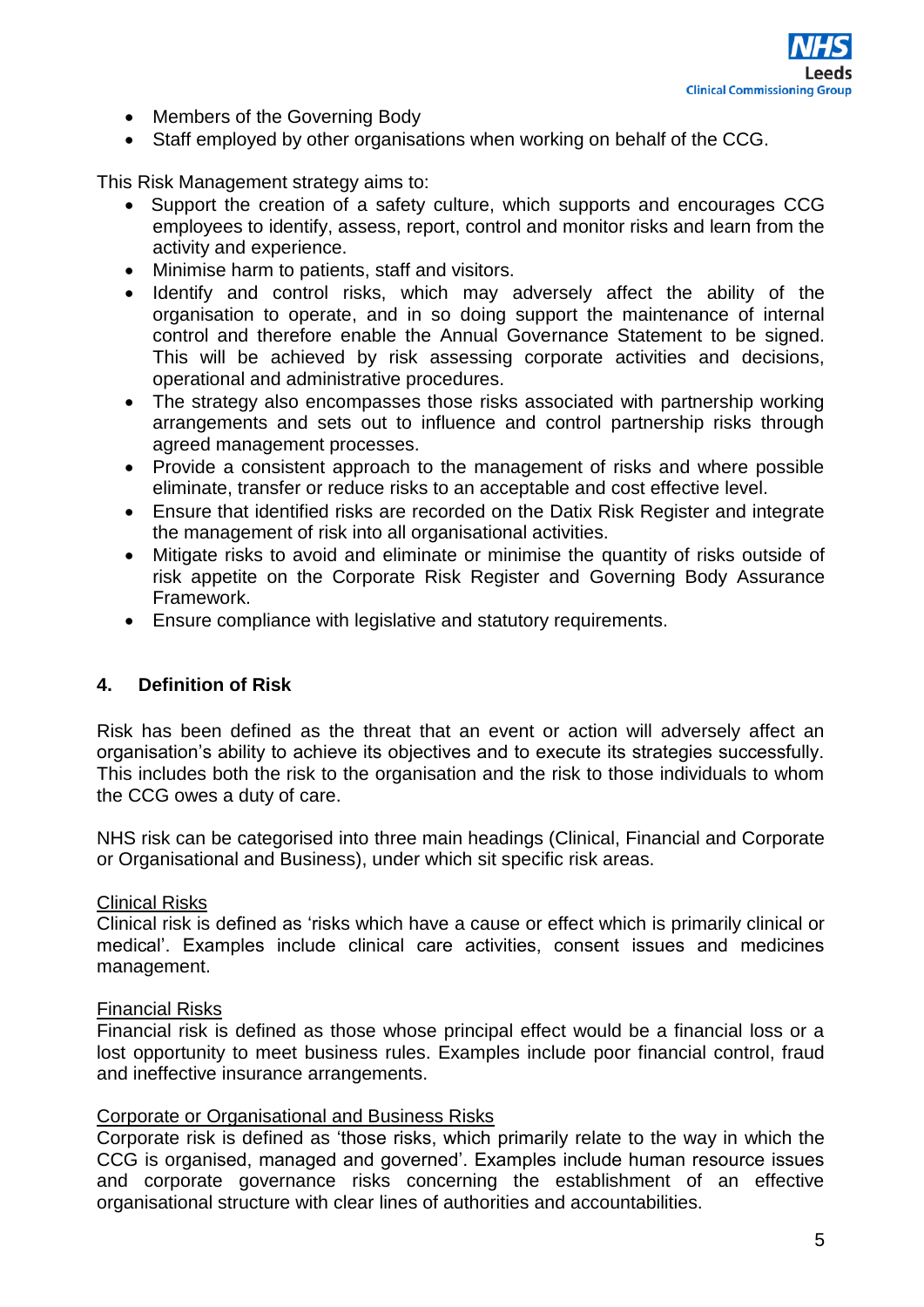## **5. Risk Appetite**

Risk appetite refers to the level of risk that an organisation is willing to tolerate or expose itself to when controlling risks as they arise or embarking on new projects. An organisation may accept different levels of risk appetite for different types of risk, or in relation to different projects. The organisation's risk appetite ensures that risks are considered in terms of both opportunities and threats and are not confined to the financial consequences of a risk materialising. Risks also affect the capability of the organisation, its performance and its reputation. Risk appetite is influenced by the objectives set by the organisation, individual programmes of work and the NHS landscape.

The Governing Body acknowledges that risk is a component of change and improvement and therefore does not expect or consider the absence of risk as a necessarily positive position. Where necessary, the organisation will tolerate overall levels of risk where action is not cost effective or reasonably practicable.

Risk Appetite Statement:

*NHS Leeds CCG recognises that the long-term health of its population depends upon the delivery of its strategic ambitions and its relationships with its service providers, staff, public and partners. As such, NHS Leeds CCG will not accept risks that have a material adverse impact on quality of healthcare, health inequalities or life expectancy.*

*NHS Leeds CCG has a greater appetite to take considered risks in relation to opportunities where positive gains can be anticipated such as clinical and contractual innovation, where necessary, testing the constraints of the regulatory environment.*

The Risk Appetite informs the risk tolerance levels, which are considered for individual risks. Based on this, a target (acceptable) risk score is set for individual risks, this is the level at which the risk is to be managed to, and takes into account the CCG's risk appetite and practicality of reducing the risk (Appendix 2d). The benefits of this approach include:

- Management focus on risks that can be managed / reduced
- Identification of targeted actions to reduce risks to target
- Timely reduction of risks
- Identification of static risks / ineffective actions
- Management focus on risks that cannot be reduced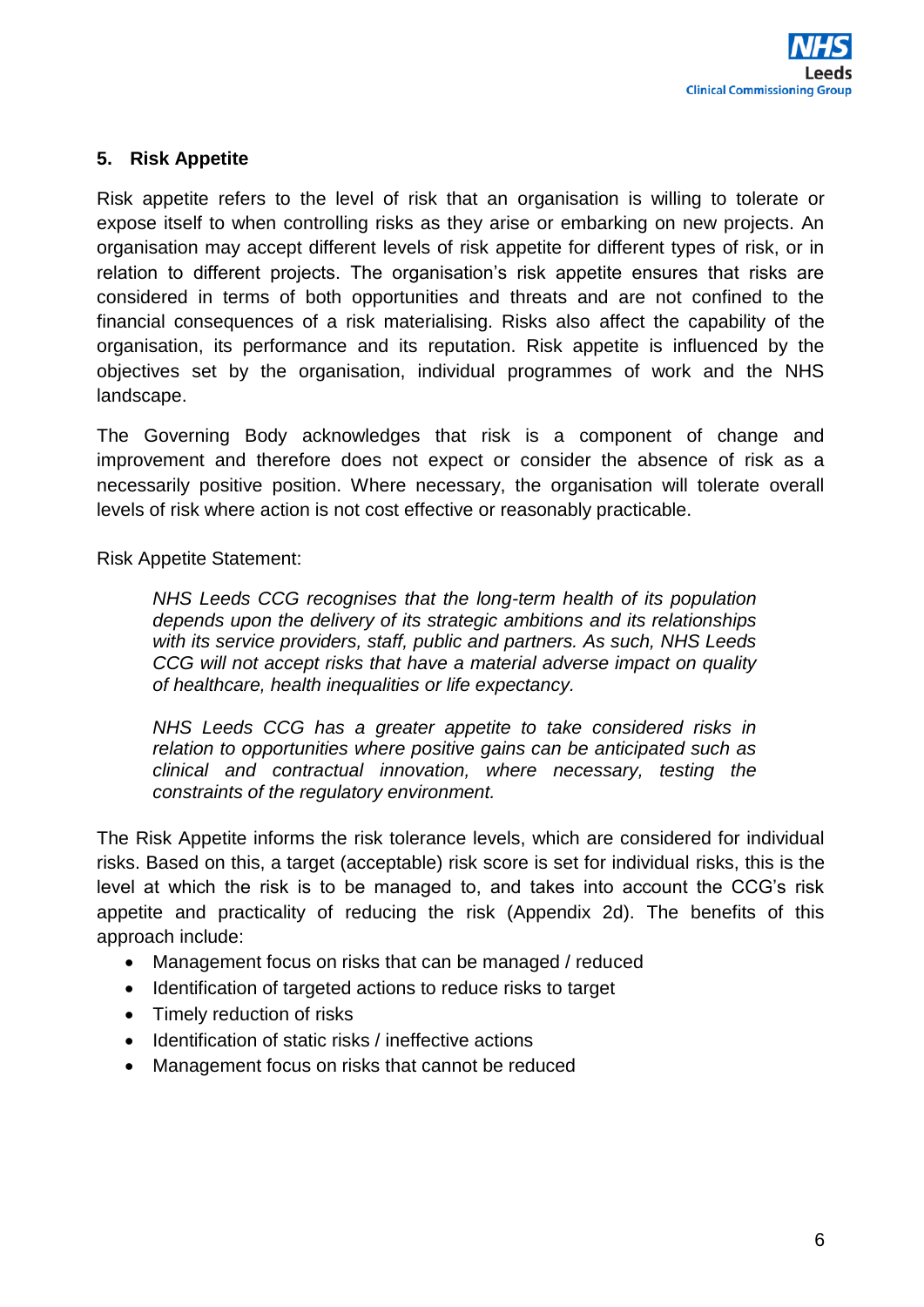#### **6. Governance Structure**

The CCG has a governance structure within which risk is addressed and managed. The governance structure ensures that internal controls are in place to support the organisation to achieve its policies, aims and objectives and safeguard public funds and assets.

#### Governing Body

The Governing Body is accountable and responsible for ensuring that the organisation has an effective programme for managing all types of risk.

The Governing Body is responsible for the following:

- Reviewing and maintaining an effective system of internal control, including systems and resources for managing all types of risk.
- Proactively analysing the environment and the risks therein to achieve its strategic commitments on an annual basis. This analysis will feed the Governing Body Assurance Framework and risk process.
- Approving the Risk Management Strategy through which it ensures that the CCG approaches the control of risks in a strategic and organised manner.
- Reviewing Finance risks rated 12 and above.
- Reviewing the Governing Body Assurance Framework (GBAF) and the Corporate Risk Register, which contains the most significant risks that can impact on the organisation.

At each meeting, the Governing Body will receive:

- The Governing Body Assurance Framework The Governing Body will review the Assurance Framework bi-monthly and agree that it is a true and fair reflection of strategic risks and evidences that satisfactory progress is being made towards managing these risks.
- Assurance via the Audit Committee that the Risk Management Strategy is complied with and the operational risks are reported and monitored via the Corporate Risk Register.
- The Corporate Risk Register.
- Finance risks rated 12 and above.

#### Audit Committee

The Audit Committee's role is to review the establishment and maintenance of an effective system of governance, risk management and internal control that supports the achievement of the CCG's objectives, across the whole of the CCG's activities.

The Audit Committee has an overall scrutiny role and provides the Governing Body with assurance via its minutes and Annual Reports that risk management, internal control and governance processes are in place and working effectively. In carrying out this work, the Committee will primarily utilise the work of Internal Audit, External Audit and other assurance functions. It will also seek reports and assurances from directors and managers as appropriate, concentrating on the overarching systems of integrated governance, risk management and internal control, together with indicators of their effectiveness.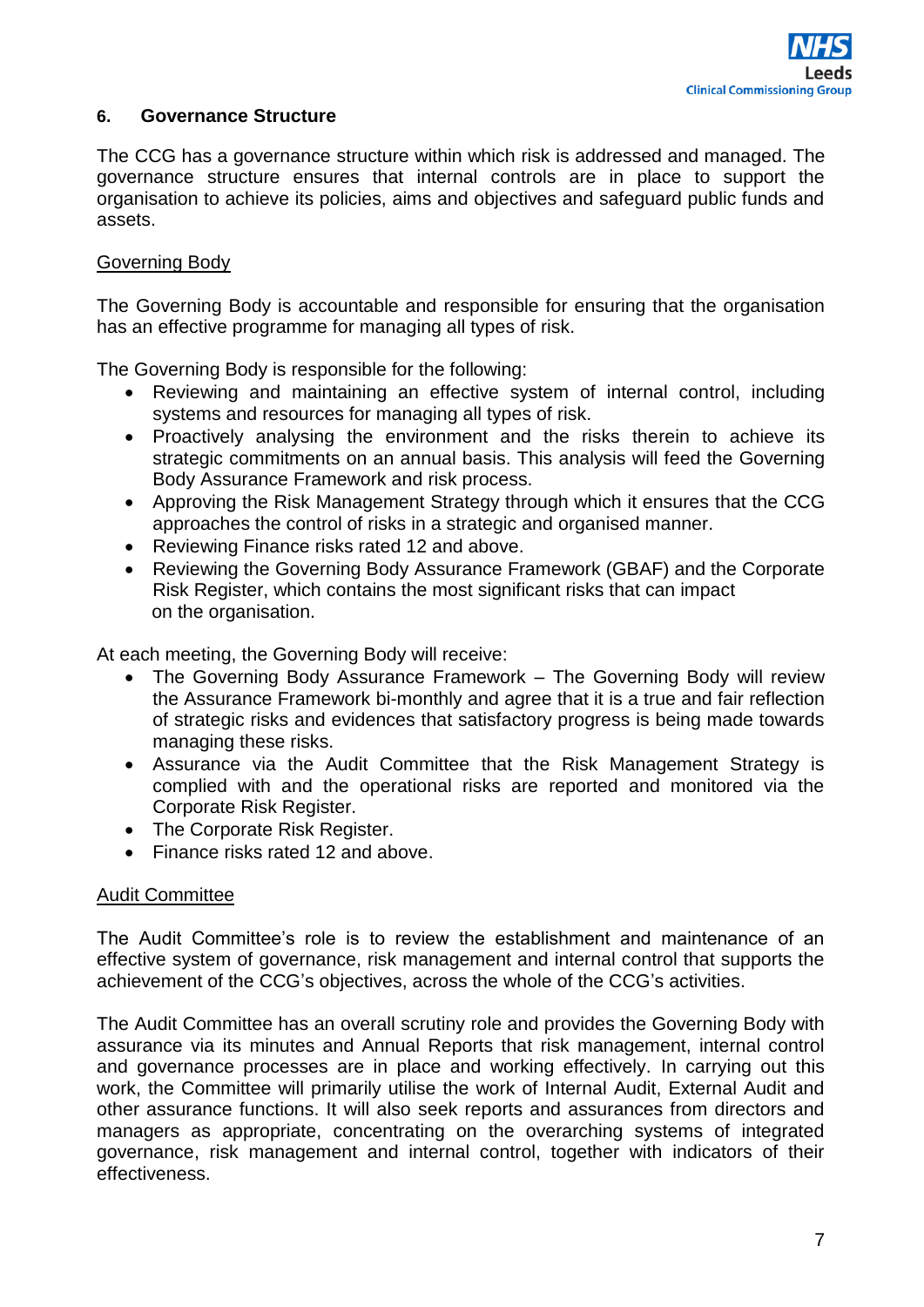

These assurances will be applied through the implementation of the three lines of defence approach, which has three underlying concepts of ownership;

- 1<sup>st</sup> Line of Defence Risk Ownership / Front Line
- 2<sup>nd</sup> Line of Defence Risk Management / Corporate Governance
- 3<sup>rd</sup> Line of Defence Risk Assurance / External



#### Quality & Performance Committee

The Quality & Performance Committee oversees and seeks assurance on the development of systems and processes, through which the organisation ensures patient safety and improves the quality of services, which it commissions for its resident population. It also has responsibility for seeking assurance that adverse incidents and complaints are investigated and that the learning takes place in order to minimise recurrence.

The Committee is assigned risks in relation to the scope of the Committee in the following areas:

- Performance
- Quality
- Patient Experience
- Clinical Effectiveness
- Safety
- Delivery of statutory duties relevant to the Committee's remit
- Information Governance

The Committee is responsible for reviewing the risks on the CCG Risk Register that have been assigned to the Committee, and ensuring that appropriate and effective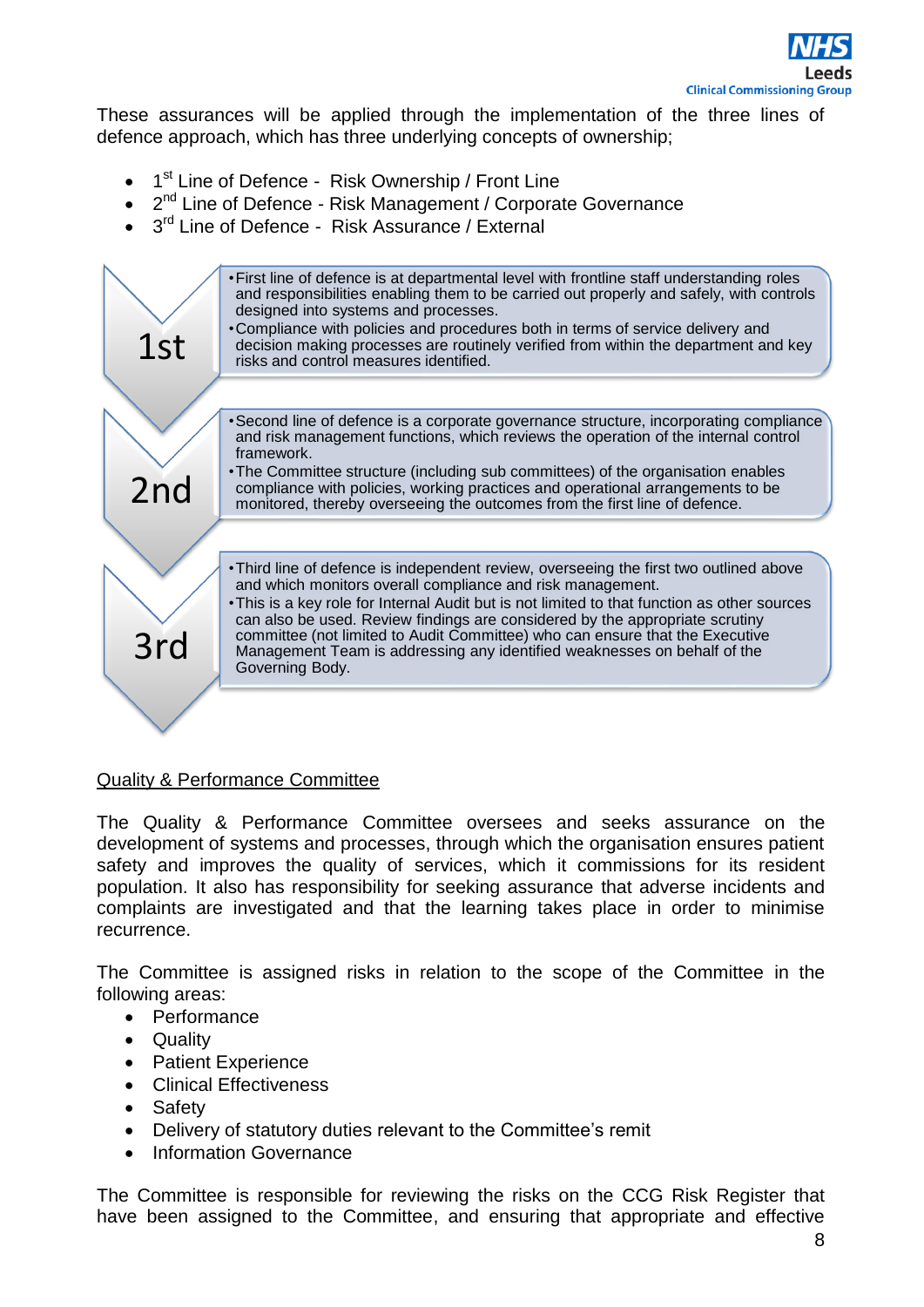mitigating actions are in place. The Quality and Performance Committee will receive a bi-monthly risk report on risks assigned to it on the Risk Register.

## Primary Care Commissioning Committee

The Primary Care Commissioning Committee oversees and seeks assurance on issues relating to the commissioning of primary care services (services provided in GP practices) under delegated authority from NHS England.

The Committee is responsible for reviewing those risks on the CCG Risk Register that have been assigned to the Committee and ensuring that appropriate and effective mitigating actions are in place. The Primary care Commissioning Committee will receive a bi-monthly risk report on risks assigned to it on the Risk Register.

## **7. Risk Management Accountabilities & Responsibilities**

#### Accountable Officer

The Accountable Officer has overall accountability and responsibility for risk management within the CCG that enables the maintenance of a sound system of internal control that supports the achievement of the organisation's policies, aims and strategic commitments and for ensuring that:

- The CCG's strategic commitments are agreed;
- The CCG has sound systems of internal control based on an ongoing management process designed to identify the principal risks to the achievement of the organisation's aims; to evaluate the nature and extent of those risks; and to manage them efficiently, effectively and economically;
- Internal Audit Plans are set which review the effectiveness of the system of internal control.

The Accountable Officer will oversee and sign the Annual Governance Statement on control for inclusion in the Annual Accounts and the Annual Report.

#### **Directors**

On behalf of the Accountable Officer, who has overall accountability and responsibility for risk management in the organisation, Directors are collectively and corporately responsible and accountable for the management of all risks in the organisation (including operational, corporate and strategic risks). This involves:

- The identification and evaluation of the key controls intended to manage risks.
- Obtaining assurance on the effectiveness of key controls across all areas of risk.
- Identification of areas where there are gaps in controls and / or assurances
- Overseeing plans / actions to take corrective action where gaps have been identified in relation to risks.

Directors are also responsible for ensuring that an up to date record is maintained of all risks for their respective team/work streams and to update the risk register and GBAF within the required timescales for reporting onto the relevant committees.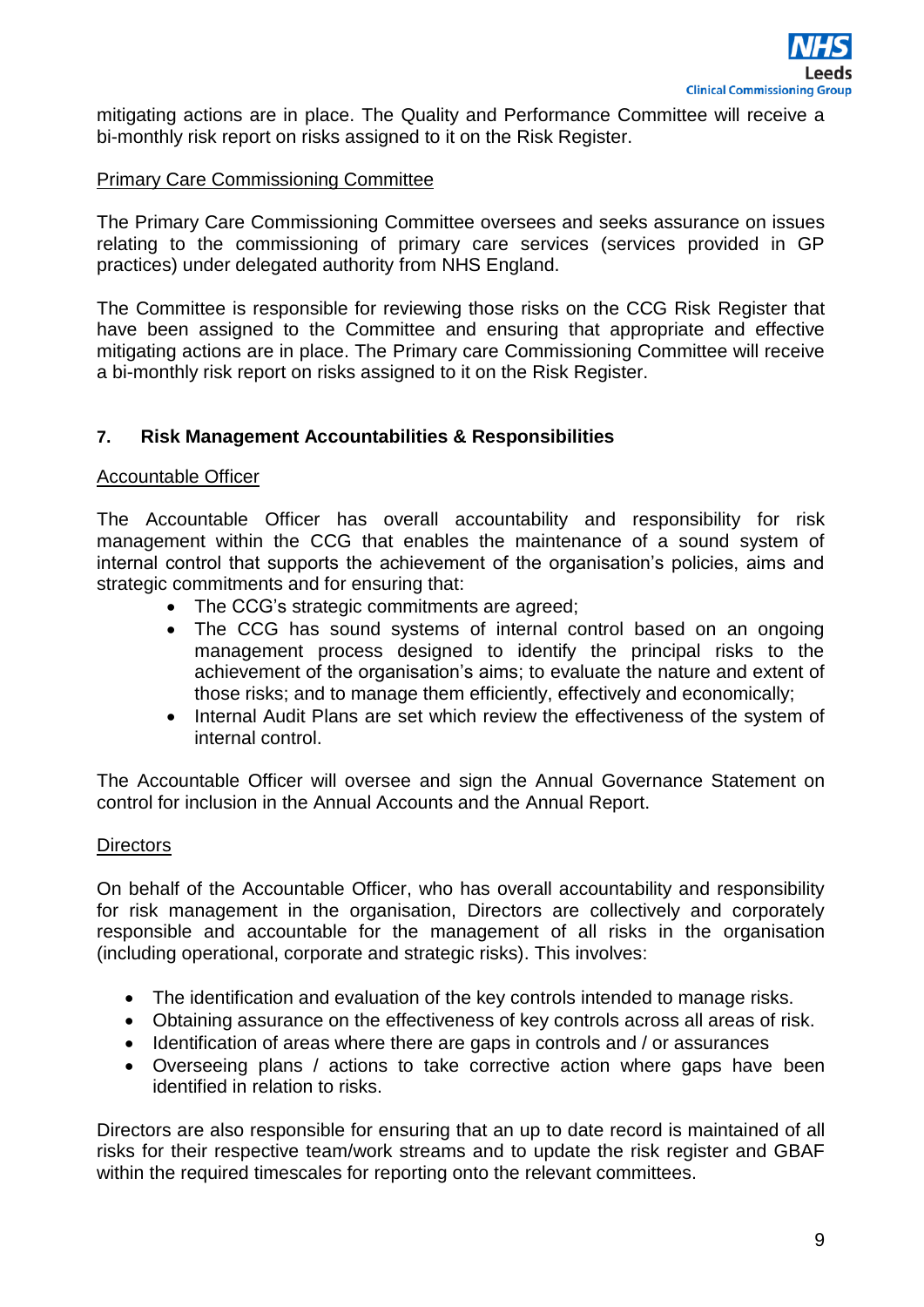#### Executive Management Team

The Executive Management Team is responsible for reviewing risks rated amber 12 and above and the Governing Body Assurance Framework on a bi-monthly basis. The review is part of each risk reporting cycle, focussing on the completeness and accuracy of content and on the appropriateness of scoring and of any further actions proposed to manage risk.

#### **Managers**

All Managers within the CCG are responsible and accountable for the day-to-day management of all types of risks within their areas. They are charged with, and have the authority for, ensuring that any risks identified are managed effectively, that risk assessments are also undertaken on a proactive basis and that preventative action is carried out where necessary.

Managers are responsible for the ongoing maintenance and review of their service/area/function risks and risk registers and are required to operate in accordance with the risk management process contained within this strategy.

Team Risk Registers should be reviewed at team meetings on a monthly basis in order to raise awareness of issues and the actions required to reduce risk, and share lessons learned. If it is considered that the risk(s) cannot be managed locally or is significant, the risk(s) must be brought to the attention of a Director.

Managers are also responsible for setting objectives relevant to the strategic commitments, for their own team members, and monitoring employee achievement against them.

#### **Staff**

All employees are responsible for their own working practices and are required to assist with the Risk Management processes. This includes:

- Reporting incidents, accidents and near misses using the Datix incident reporting system.
- Fulfilling their duty under legislation to take reasonable care for their own safety and the safety of others by complying with policies, training requirements and safety procedures.
- Ensuring they report all risks and concerns to their line manager. If they are not satisfied that the risks they have reported have been acted upon, then the risks or concerns should be escalated to their Director.
- Being familiar and complying with this Risk Management Strategy and their own service/departments safety procedures.
- Not intentionally or recklessly interfering with or misusing any equipment provided for the protection of safety and health.
- Being familiar with emergency procedures e.g. evacuation and fire procedures in their location.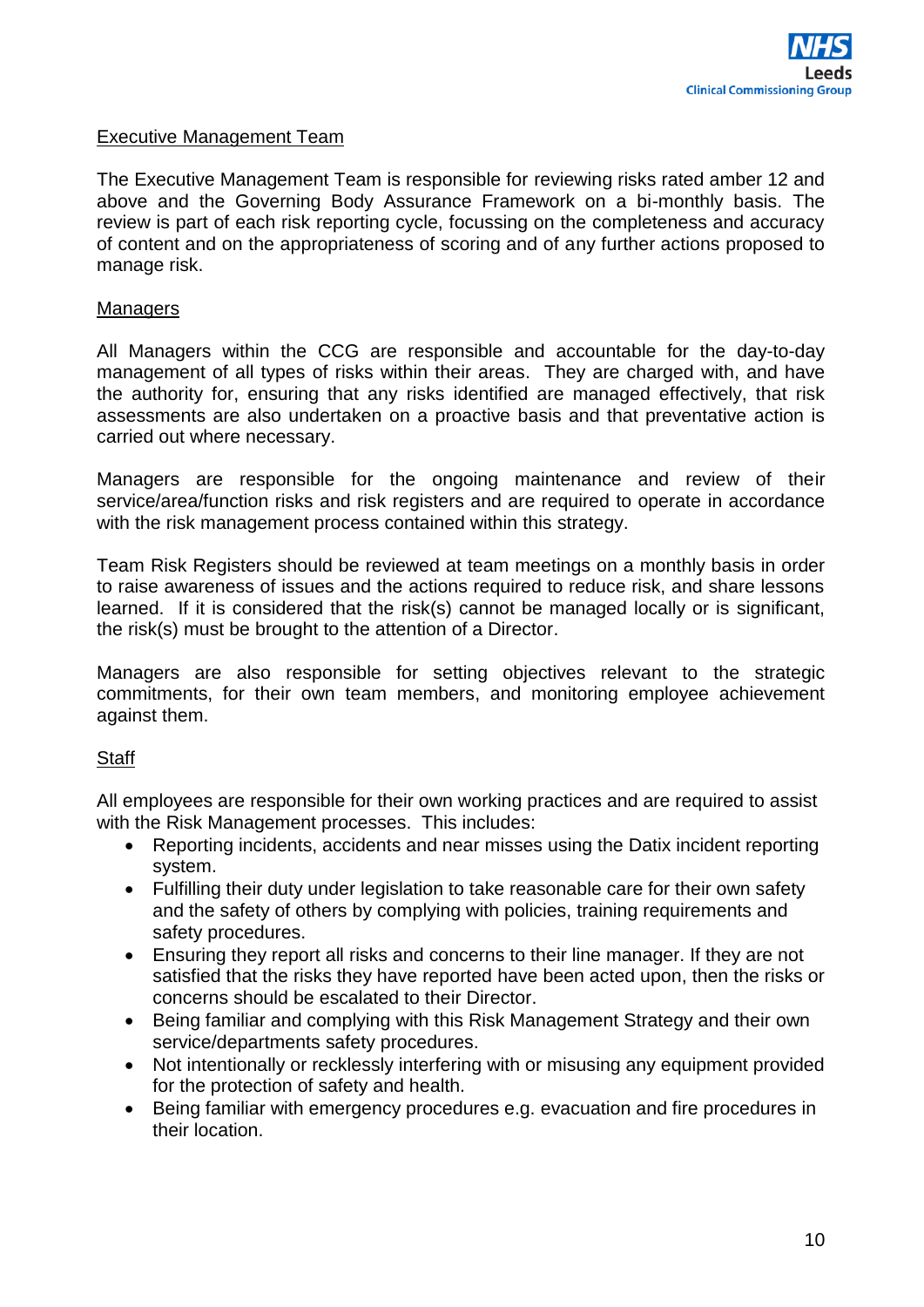#### Director with Lead for Risk Management

The Director with Lead for Risk Management is the Director of Organisational Effectiveness, and as such has overall responsibility for the business risk management process for the CCG.

The Director facilitates the risk management processes, but does not act as a "risk manager", as the CCG recognises that risk management forms an integral part of the normal management process.

The Director receives and collates information on risks within the organisation, monitors new developments in risk management, develops knowledge and expertise and acts as liaison point for risk management issues, both within the organisation and with external bodies.

The role includes monitoring of proposed developments and initiatives and checking that they are likely to be compliant with good risk management practices, and is responsible for the development and maintenance of the Governing Body Assurance Framework and the Corporate Risk Register.

#### Head of Corporate Governance & Risk

The risk management processes will be overseen by the Head of Corporate Governance & Risk, who is responsible for ensuring that the CCG maintains a robust risk management process and supporting services in implementing the risk management process, analysing risks and providing reports to the Governing Body and its Committees when required.

#### Risk Manager

The Risk Manager will work with Directors, Risk Owners and Senior Managers to coordinate and implement this Strategy. This will include the safe storage and update of the risk registers, the day-to-day collation of data, analysis, reporting and proactive engagement with the management of risks within the organisation.

The Risk Manager will provide support and assistance to those undertaking risk assessments, ensure all risk registers are completed correctly and prepare the risk registers and accompanying reports for review by the relevant committees.

The Risk Manager will perform a quality assurance role to ensure consistency of the application of risk scoring methodology, and review of the effectiveness of actions taken to reduce risks through a review and escalation of static risks.

#### **8. Risk Management Process**

The purpose of the Risk Management process is to provide clear instructions on the identification of risks and the process and management of those risks. This will enable the CCG to actively monitor, manage, prioritise and develop a consistent approach to all risk. It will ensure: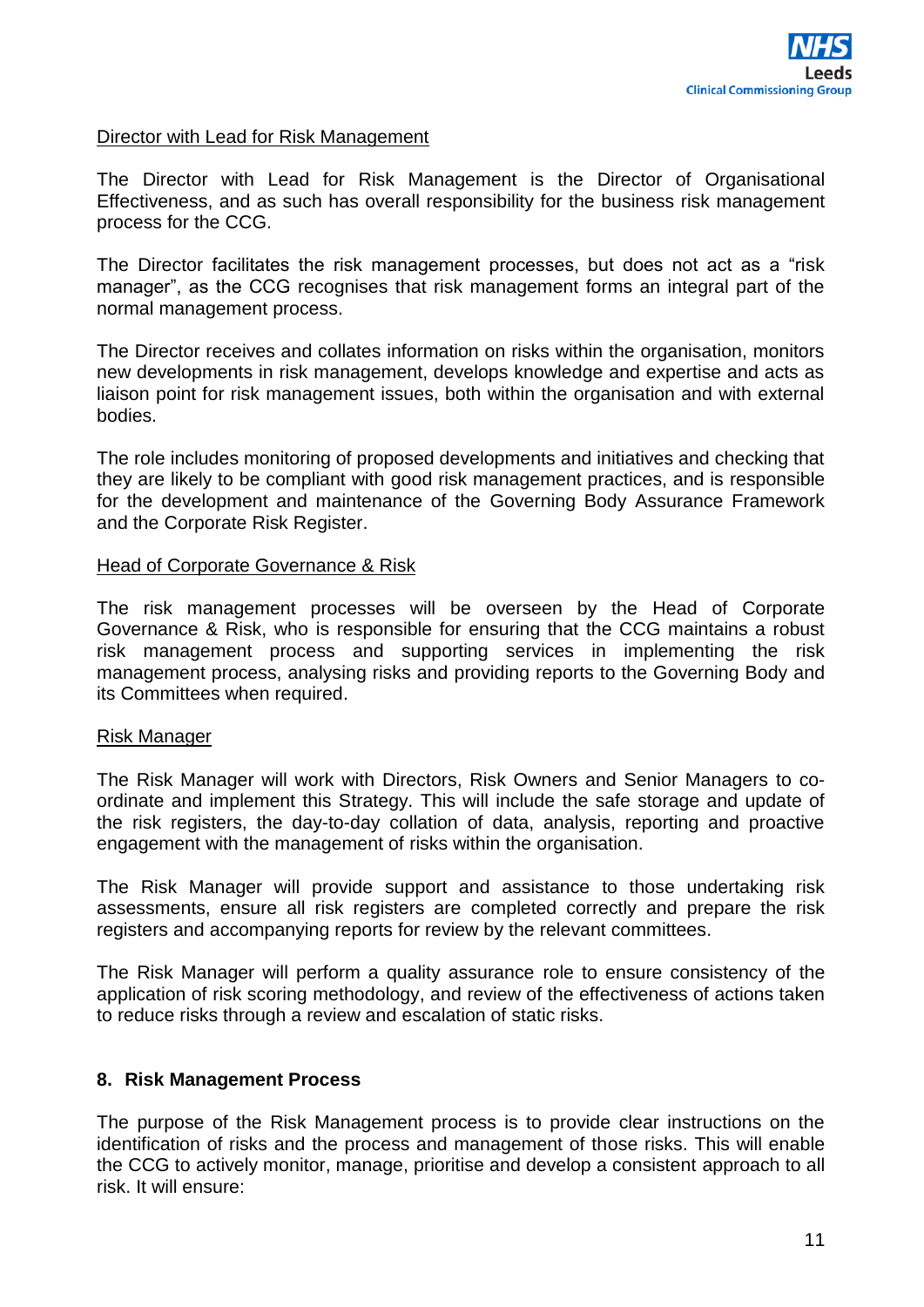

- A consistent approach to the management of all risks and the actions necessary to control and reduce each risk;
- A robust mechanism for the prioritisation and escalation of all risks;
- That staff are aware of their roles and responsibilities within the risk assessment process; and
- That the Governing Body is fully aware of the risks:
	- o Facing the organisation
	- o To the services it provides
	- o That may affect its key stakeholders e.g. staff, patients, families, providers.

The risk management process is made up of the following stages:

- Risk Identification
- Risk Description, Assessment and Scoring
- Risk Prioritisation and Treatment
- Risk Recording, Reviewing and Monitoring

## Risk Identification

A risk can only be managed if it is identified. Triangulation of soft and hard information from different sources gives assurance that all significant risks have been captured: Key sources of information used to check completeness of risk capture are:

- The results of planned reviews of compliance with statutory and regulatory requirements e.g. fire regulations, Care Quality Commission (CQC) standards and reviews, Ofsted reviews, Parliamentary Ombudsmen, professional standards, information governance systems etc;
- Routine review of serious incidents, incident reports and complaints to identify emerging risks such as themes or specific concerns which can be escalated to the risk register:
- Utilisation of intelligence through partner networks and from stakeholders to encourage the sharing of information to identify potential risks;
- Ensuring contact with regional and national professional associations that provide early warning on serious or major adverse events;
- Risk review and discussion through operational groups and formal governance meetings that highlight problems and issues that should be reflected in the risk register.

## Risk Description, Assessment and Scoring

The CCG has adopted a standardised approach to describing risks. All risks are worded as: *There is a risk of…due to…resulting in…*

Risk assessment is a structured process used once a risk has been identified to:

- Understand the cause and its potential impact on the achievement of objectives;
- Examine what control measures are already in place to manage the risk and evaluate their effectiveness;
- Score the potential of any outstanding risk (residual risk) after considering the effectiveness of current controls;
- Identify the target risk score (i.e. the level at which the risk can be accepted, taking into account the CCG's risk appetite and tolerance).

A risk assessment flowchart is provided at Appendix 1.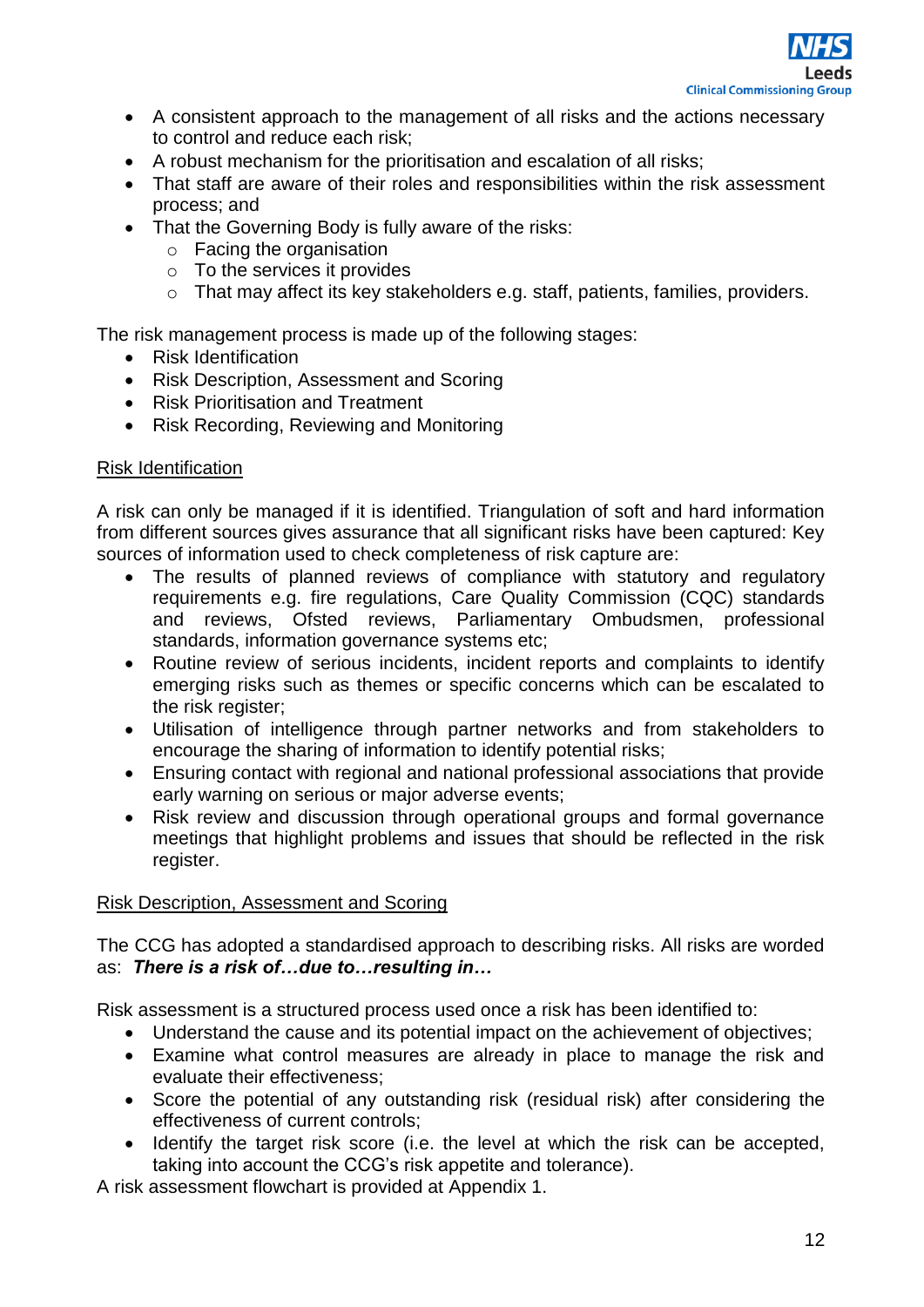

Risk scores (both current and target) are calculated by multiplying the potential **Impact** by the potential **Likelihood** of the risk. The CCG uses a 5 x 5 matrix scoring system, which produces a range of scores from 1 to 25.

- Likelihood of occurrence How likely it is to happen?
- Impact How serious will it be if it does?
- Tolerance What level can the risk be accepted?

Detailed matrices to assist with the allocation of Likelihood and Impact levels and assessment of the target risk score are provided at Appendix 2.

#### Risk Prioritisation and Treatment

Once a risk has been identified and assessed, the next step is to decide how to treat the risk. Options for treating the risk include:

- **Mitigate** the risk by taking action to reduce its likelihood and / or impact;
- **Accept** the risk by informed decision;
- **Avoid** the risk, e.g. by discontinuing a specific activity;
- **Transfer** the risk, e.g. to a service provider, although accountability for the risk will normally stay with the CCG;
- **Take or increase** the risk to pursue an opportunity.

The risk score and tolerance level determines the prioritisation and allocation of resource.

#### Risk Recording, Reviewing and Monitoring

The CCG monitors and reports on risks in two key ways; the Risk Registers and the Governing Body Assurance Framework.

#### Risk Registers

After identification, all operational risks are recorded on the Datix Risk Management System.

A risk register is a record of all the risks faced by an organisation. The CCG's Risk Register contains the Datix ID number for the risk, a brief description of the risk; the owner; any controls currently in place; any action(s) to be completed and by when to reach the target risk score; and an initial, current and target risk rating score.

The CCG operates six risk review and reporting cycles per annum. The risk owner should:

- Check progress on the actions
- Check the success or failure of the agreed risk management actions
- Check if the probability of a risk occurring has increased or decreased
- Check if the impact has increased or decreased
- $\bullet$  Identify any new risks

The Risk Manager will review the consistency of the application of the risk scoring methodology at both the corporate/operational level and at Programme level, and review of the effectiveness of actions taken to reduce risks through a review and escalation of static risks.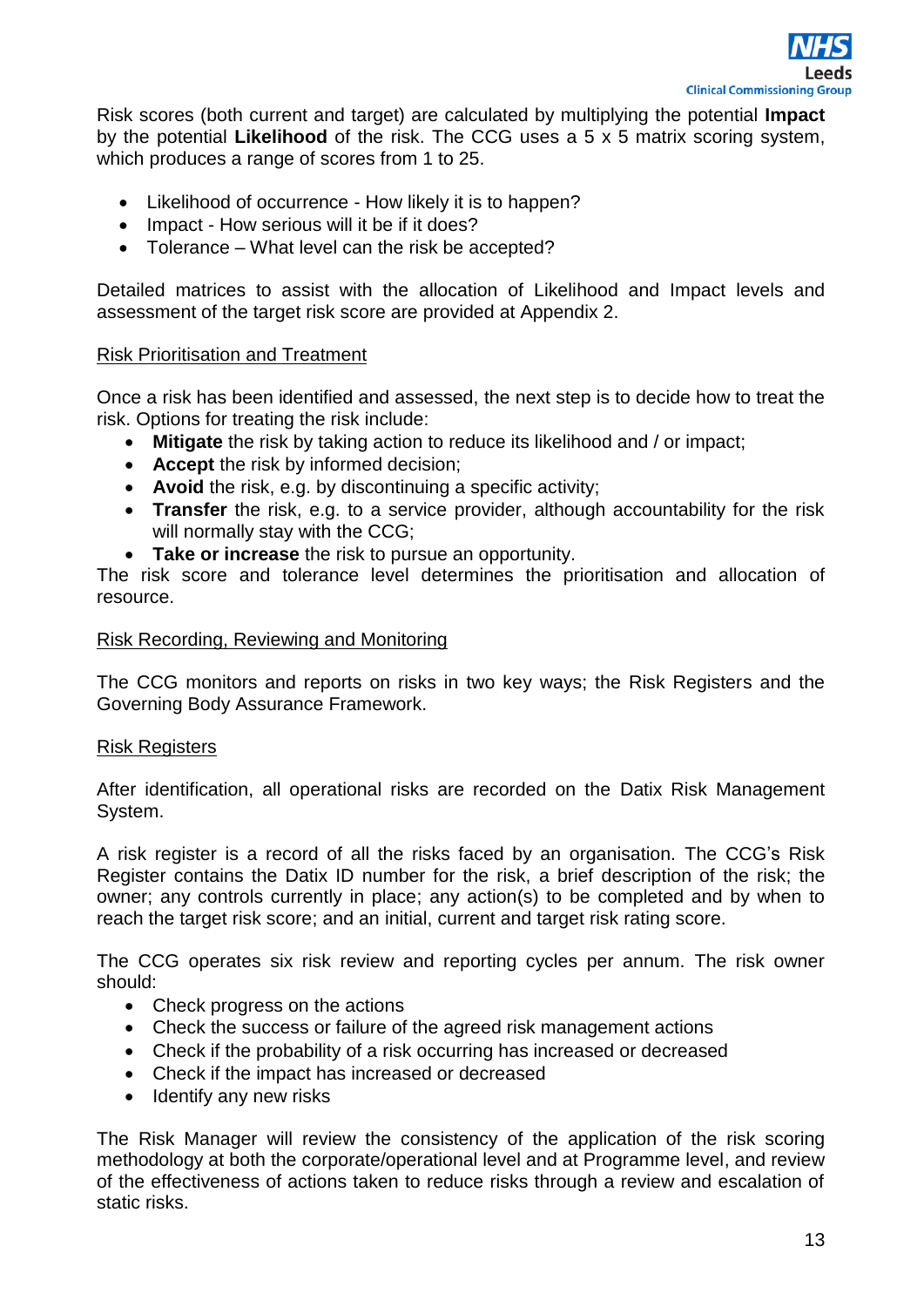Reporting will link risks on the risk register to GBAF risks where appropriate.

#### Risk Register Summary



Management responsibility throughout the organisation is dependent on the level of risk; however, irrespective of the level of review and escalation the ownership of risks does not change.

The table below summarises actions to be taken at each level:

| <b>Risk Score</b>  | <b>Action / Approval</b>                                                                                                             | <b>Assurance</b>                                                             |
|--------------------|--------------------------------------------------------------------------------------------------------------------------------------|------------------------------------------------------------------------------|
| $1 - 5$            | Low priority: Accept unless easily improved                                                                                          | Determined by local risk                                                     |
| <b>Minor</b>       | Risks to be placed on the Operational Risk<br>Register.                                                                              | management arrangements/internal<br>assurance.                               |
|                    | Status to be marked as 'Accepted'.                                                                                                   |                                                                              |
|                    | Local managers directly manage the risks and<br>review at least annually.                                                            |                                                                              |
| $6 - 12$           | <b>Medium Priority: Reduce through simple,</b><br>low-cost options                                                                   | Risks above the target risk score and<br>rated 12 and above are regularly    |
| <b>Significant</b> |                                                                                                                                      | reviewed by Directorates, EMT and                                            |
|                    | Risks to be placed on the Operational Risk<br>Register.                                                                              | the relevant Committee.                                                      |
|                    |                                                                                                                                      | Accepted risks rated 12 and above<br>will be reported for information to the |
|                    | Risks at or below the target risk score to be<br>marked as 'Accepted', approved by the relevant<br>Director and reviewed bi-monthly. | EMT and the relevant Committee.                                              |
|                    |                                                                                                                                      | Static risks will be reviewed to                                             |
|                    | Risks above the target risk score to be marked<br>as 'Active' approved by the relevant Director and                                  | provide assurance on the<br>effectiveness of actions and controls.           |
|                    | reviewed monthly until the risk reaches the<br>target risk score.                                                                    |                                                                              |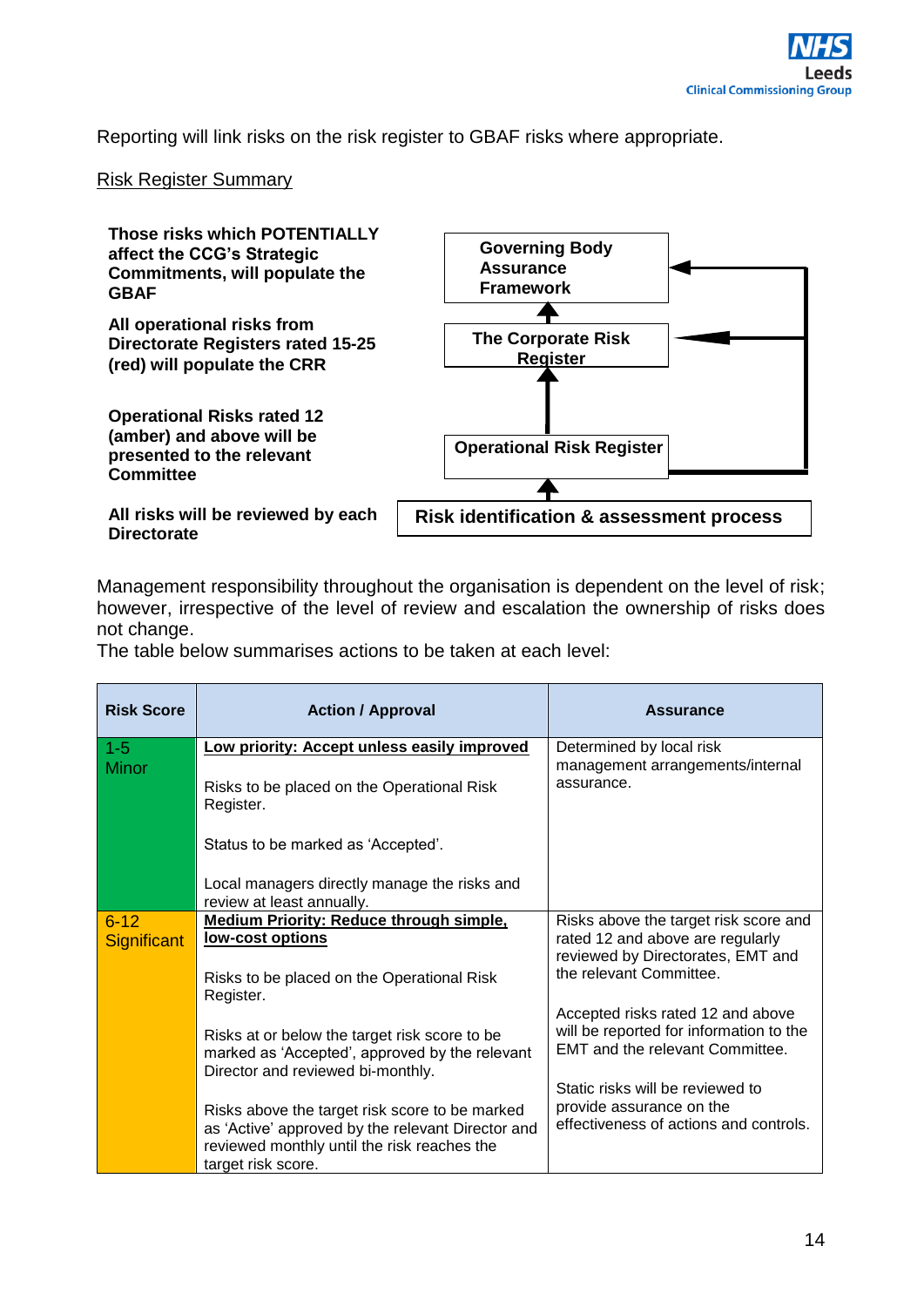

| $15 - 25$<br><b>Extreme</b> | Risks at or below the target risk score to be<br>marked as 'Accepted', approved by the relevant<br>Director and reviewed bi-monthly. | All red risks $(15+)$ above the target<br>risk score, will be placed onto the<br>Corporate Risk Register and will be<br>monitored and overseen bi-monthly |  |  |  |  |  |
|-----------------------------|--------------------------------------------------------------------------------------------------------------------------------------|-----------------------------------------------------------------------------------------------------------------------------------------------------------|--|--|--|--|--|
|                             | Risks above the target risk score to be marked<br>as 'Active', approved by the relevant Director<br>and the following action taken:  | by EMT until current risks are less<br>than 15, when the risk will then be<br>transferred onto the Operational Risk<br>Register.                          |  |  |  |  |  |
|                             | Red 15 High Priority: Reduce promptly<br>involving Line Management                                                                   | Red risks above the target score will<br>be reported to the relevant                                                                                      |  |  |  |  |  |
|                             | Red 16-20 Very High Priority: Reduce<br>urgently involving Senior Management                                                         | Committee and Governing Body at<br>each meeting.                                                                                                          |  |  |  |  |  |
|                             | Red 25 Prohibited: stop activity and contact<br><b>Executive Director</b>                                                            | Accepted risks rated 15 and above<br>will be reported for information to the<br>EMT, the relevant committee and                                           |  |  |  |  |  |
|                             | Red risks above target score will be subject to<br>ongoing review by management until they are<br>reduced below target or to amber.  | Governing Body.<br>Static risks will be reviewed to<br>provide assurance on the<br>effectiveness of actions and controls.                                 |  |  |  |  |  |

#### Corporate Risk Register

The Corporate Risk register includes all red risks 15+ above the target risk score. The Director of Organisational Effectiveness has responsibility and accountability for the management of the Corporate Risk Register. This responsibility has been delegated operationally to the Corporate Governance & Risk team.

All risks rated 12+ will be presented to the Executive Management Team and the relevant Committee for review on a bi-monthly basis. All risks rated red 15-25 will be submitted to the Governing Body for consideration on a bi-monthly basis. The Governing Body will also receive all Finance risks rated 12+. Reports will distinguish between Active Risks and Accepted Risks (at or below target risk score).

Any Director can approve the inclusion of a risk to the Corporate Risk Register.

#### Governing Body Assurance Framework (GBAF)

The GBAF is a simple but comprehensive method for the effective and focused management of the principal risks to meeting the strategic commitments of the CCG.

The GBAF sets out how the CCG will manage the principal risks to delivering the strategic commitments. The GBAF enables the Governing Body to corporately assure itself (gain confidence, based on evidence). The framework aligns risks, key controls and assurances alongside each strategic commitment.

Where gaps are identified, or key controls and assurances are insufficient to reduce the risk of non-delivery to acceptable levels (the risk appetite), action needs to be taken. Planned actions will enable the Governing Body to monitor progress in addressing gaps or weaknesses and to ensure that resources are allocated appropriately.

The GBAF is a high-level view of risk, which sits above the Risk Register system and deals with principal and long-term risks / threats, whereas the Risk Register will identify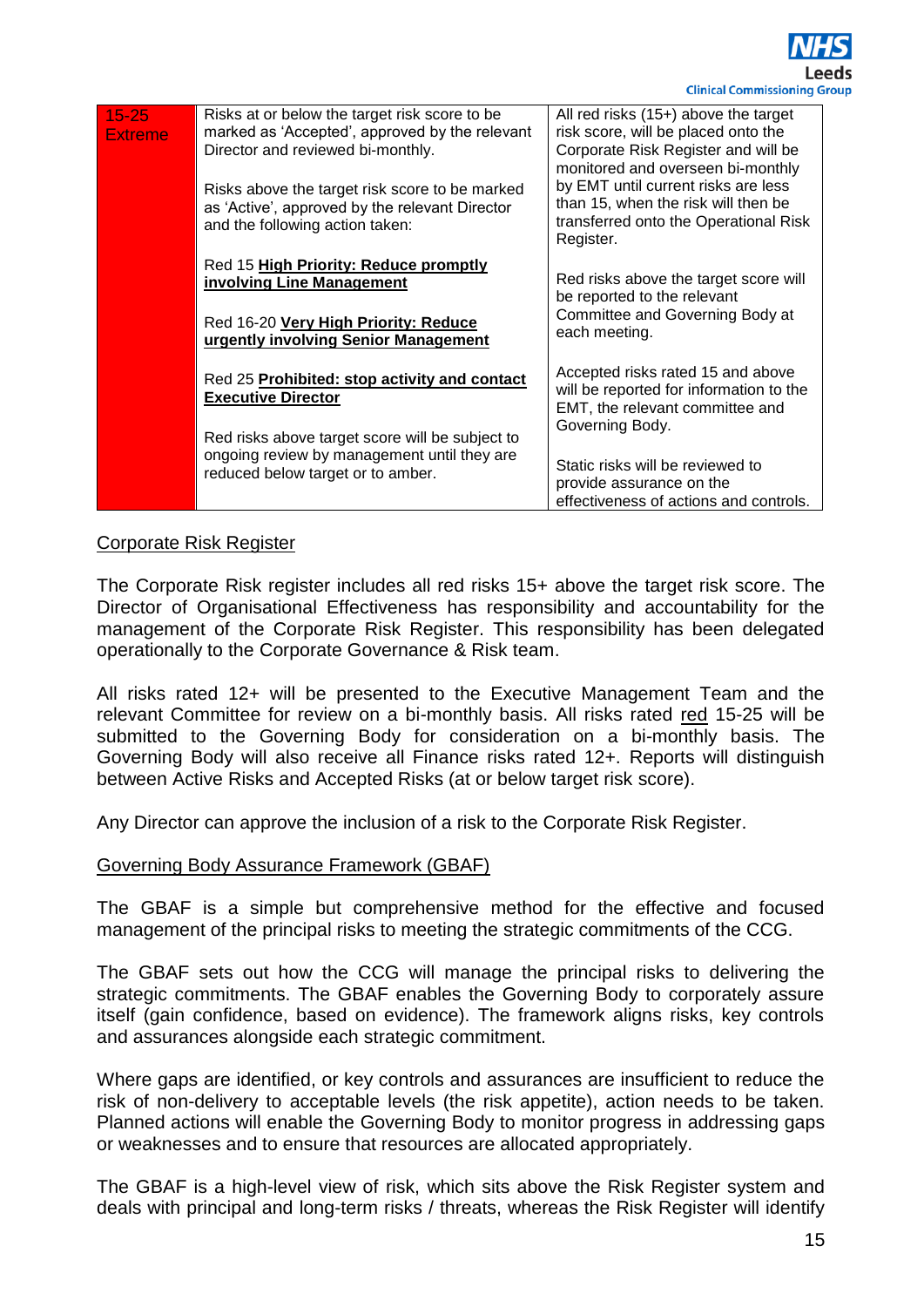and manage corporate and operational risks that may rise and fall within relatively shortterm periods. The GBAF should refer, where relevant, to related risks on the Risk Register.

The Executive leads review the GBAF as part of the risk review and reporting cycle, this includes providing updates on progress against time-limited actions. The Executive Management Team and Governing Body receive the GBAF bi-monthly. The Audit Committee annual work plan will ensure that strategic risks outside risk appetite are reviewed in detail at least once a year, to assess the adequacy and completeness of the assurances, see Appendix 3: Guidelines for Audit Committee review of Assurances.

#### Escalating a risk

Risks must be escalated within the CCG to ensure that the decisions are made at the appropriate level of the organisation, and that sufficient action is taken to manage the risk effectively. All risks scoring 12 and above must be escalated to the responsible Director via the Directorate risk management process, this includes risks within the target risk score to enable the responsible Director to approve the proposed risk acceptance. It is the awareness and decision making about a risk that is escalated, the ownership of the risk does not change.

## Closure of Risks

Following the routine monitoring of risks, if it is considered appropriate to change the score of a risk or to close a risk, this should be approved by the risk owner and notified to the Risk Manager to ensure Datix is updated and reporting reflects the change to the risk. Significant changes to the risk profile will be highlighted to the responsible Director and the nominated Committee.

#### Risk Management Reporting Cycle

| <b>Risks</b>                                           | Governing<br><b>Body</b> | <b>Audit Committee</b> | <b>Other Committees</b> | <b>Executive</b><br><b>Management Team</b> |
|--------------------------------------------------------|--------------------------|------------------------|-------------------------|--------------------------------------------|
| <b>Strategic Risks</b><br>(GBAF)                       | <b>Each Meeting</b>      | <b>Each Meeting</b>    | N/A                     | <b>Bi-Monthly</b>                          |
| <b>Operational Red</b><br>Risks (CRR) (red<br>$15-25$  | <b>Each Meeting</b>      | <b>Each Meeting</b>    | <b>Each Meeting</b>     | <b>Bi-Monthly</b>                          |
| <b>Operational</b><br><b>Amber Risks (12</b><br>amber) | N/A                      | N/A                    | <b>Each Meeting</b>     | <b>Bi-Monthly</b>                          |
| <b>Operational Risks</b><br>(10 and below)             | N/A                      | N/A                    | N/A                     | N/A                                        |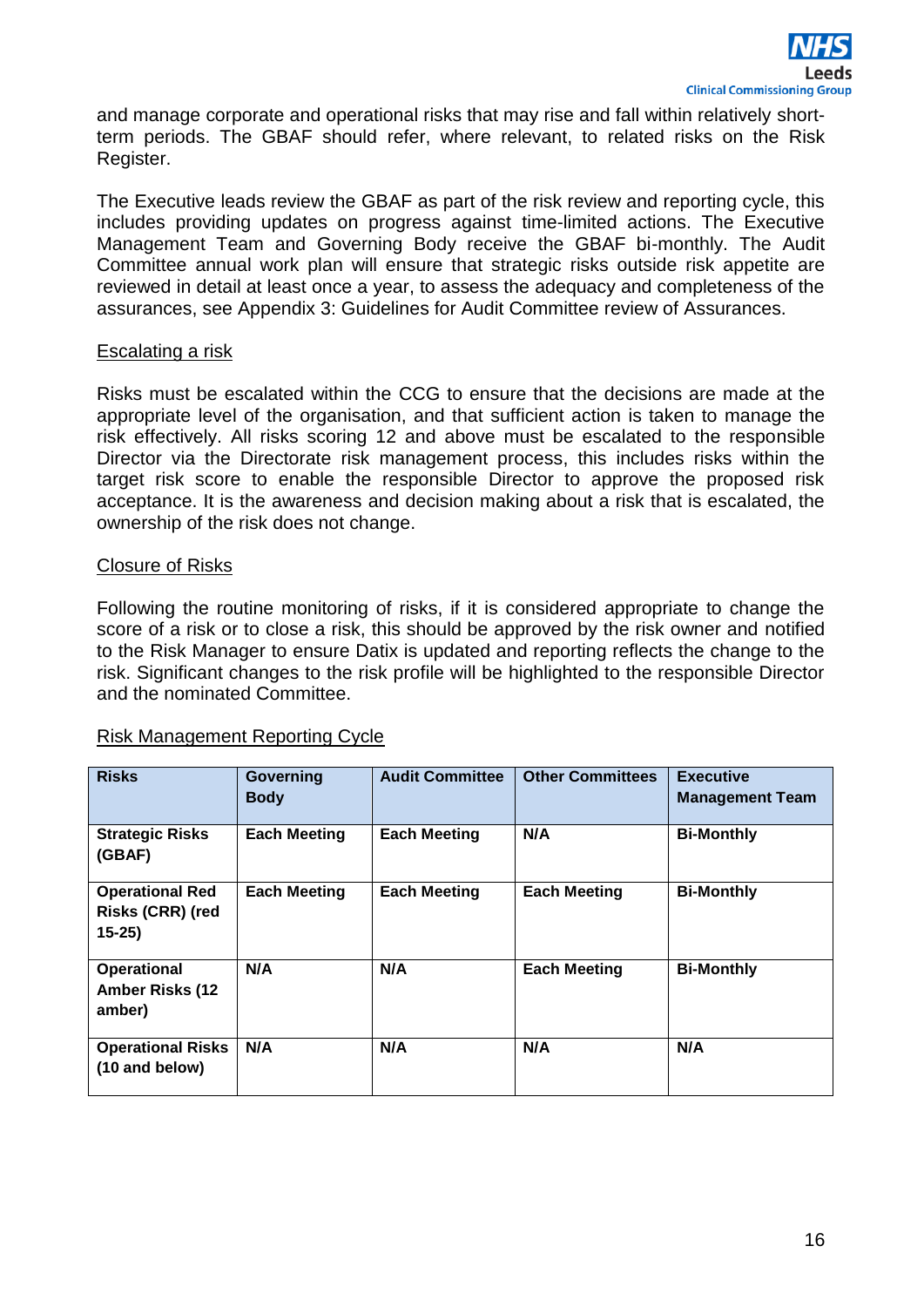#### Programme and Partnership Risks

Risk Registers are produced for CCG programmes and projects and are reported to the relevant Programme Board or Steering Group. Individual risks from programme/project risk registers can be escalated to the Corporate Risk Register in accordance with the Commissioning for Value Risk Guidance.

Risks from partnership risk registers should be reflected in the Corporate Risk Register or GBAF where there is considered to be an impact on the CCG.

The Risk Manager will review the consistency of the application of the risk scoring methodology at both the corporate/operational level and at Programme level.

## **9. Key Assurances**

The Audit Committee will be responsible for the ongoing monitoring of this Strategy, to ensure that the framework described is working effectively. Independent assurance will be gained when required, by means of the Internal Auditors, to assess the operation of the risk management framework of the organisation. Internal Audit support may also be requested to assess specific controls, areas or risks identified through these processes.

#### **10. Risk Management Training**

The CCG will implement a structured programme of Risk Management training.

The Head of Corporate Governance & Risk will ensure that the Governing Body is aware of their risk management responsibilities and that the required training is provided.

New Members, all Directors, Senior and Middle Managers and employees will also attend risk management training. A programme of risk management/Datix training will be provided by the Corporate Governance & Risk team.

The Risk Manager will provide ongoing support, and guidance is available on the CCG extranet.

#### **11. Monitoring & Review**

The Governing Body will receive an annual report from the Audit Committee, which includes a review of the Risk Management and Assurance Process. The Governing Body will review this Risk Management Strategy and agree risk appetite and tolerance.

The Annual Audit Committee Report to the Governing Body will provide assurance that the organisation's risk management processes are systematic and effective, and that risks are appropriately controlled. The Audit Committee also reviews the results of audit work completed on the risk management system and organisational performance. The annual audit plan is approved by the Audit Committee, and is designed to provide assurance on the potential and actual risks in the organisation's GBAF and Risk Registers.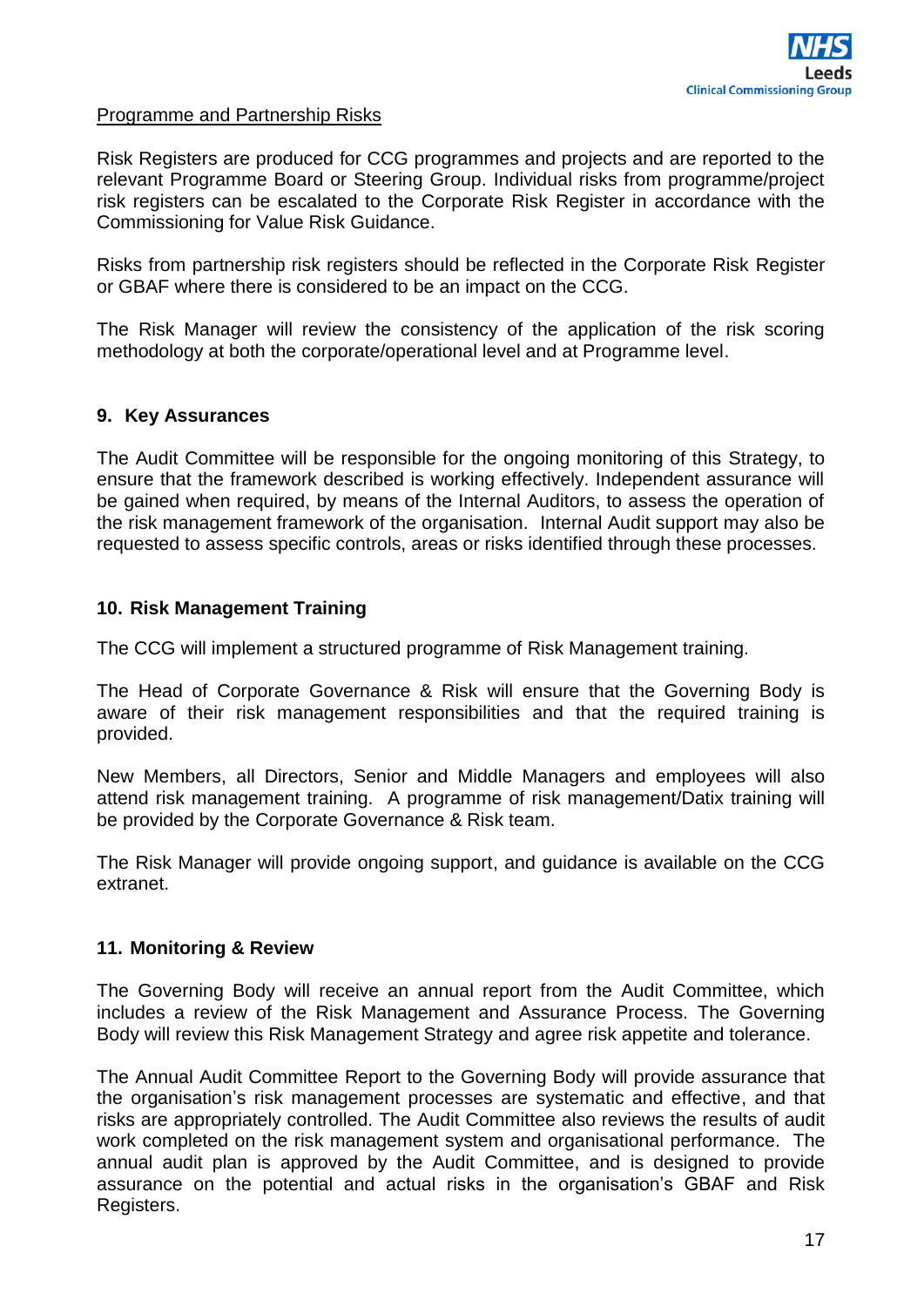

## **12. References**

- ISO 31000:2018 Risk management Guidelines.
- A Risk Matrix for Risk Managers NPSA, January 2008
- NHSLA Risk Management Standard 5 Learning from Experience

## **13. Associated Documentation**

- Leeds CCG Constitution and Scheme of Delegation
- Governing Body Committee Terms of Reference
- Managing Conflicts of Interest Policy
- Standards of Business Conduct Policy
- Incident Management Policy and Guidance
- Complaints, Concerns, Comments and Compliments Policy
- Security Policy and Procedure
- Anti-Fraud, Bribery and Corruption Policy
- Health and Safety Policy
- Relevant Human Resources Policies
- Commissioning for Value Scheme Toolkit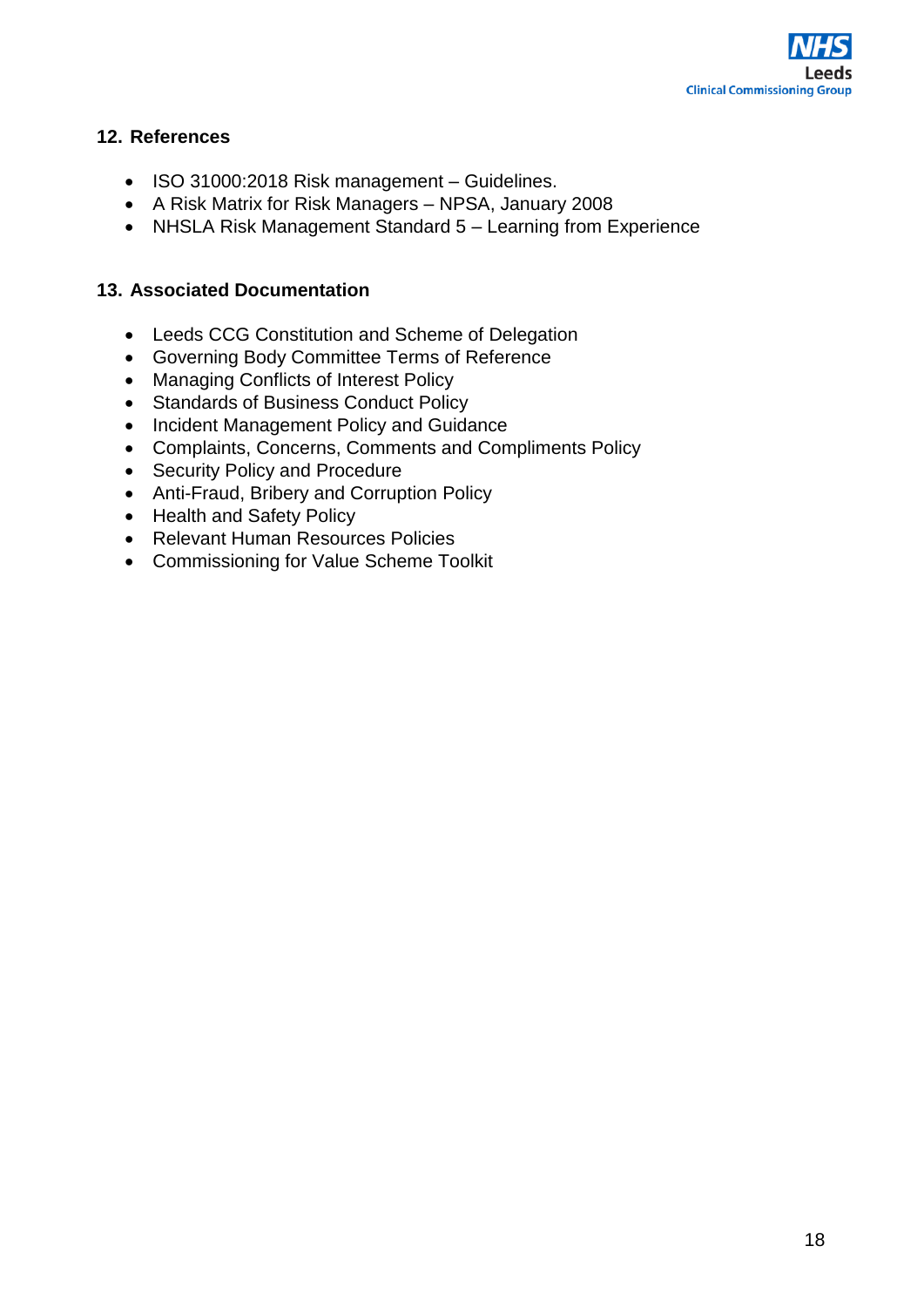

## **APPENDIX 1**

#### **Risk Assessment Flowchart**

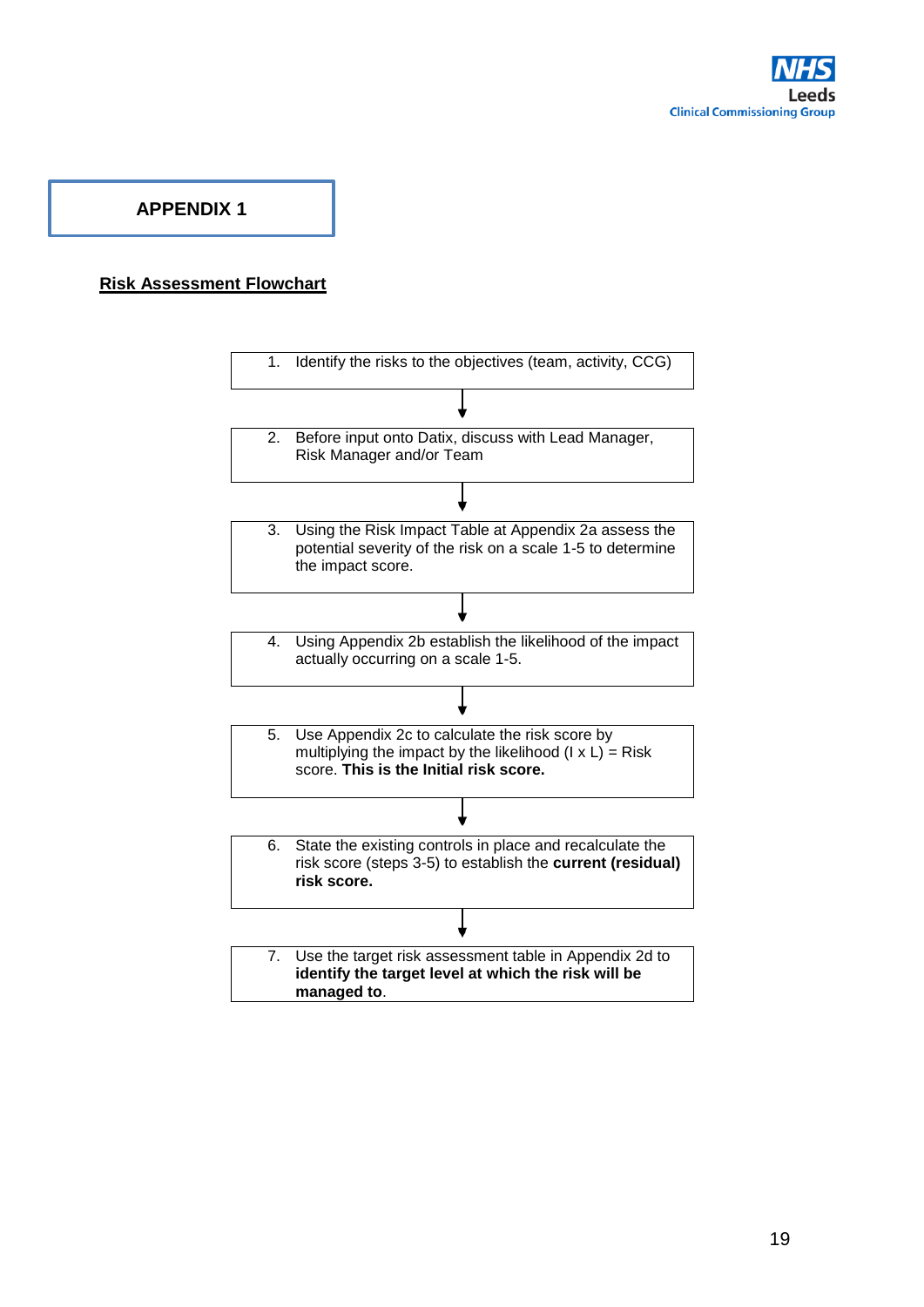## **APPENDIX 2a**

# **Risk Impact Table**

| <b>Risk Impact</b>                                                                                               | Insignificant                                                                                                                                                                                                                                                                  | ✓                    | <b>Minor</b>                                                                                                                                                                                                                                                                   | $\checkmark$         | <b>Moderate</b>                                                                                                                                                                                                                                                          | $\checkmark$         | Major                                                                                                                                                                                                                                                                                                            | $\checkmark$         | Catastrophic                                                                                                                                                                                                                                                                                                  | ✓                    |
|------------------------------------------------------------------------------------------------------------------|--------------------------------------------------------------------------------------------------------------------------------------------------------------------------------------------------------------------------------------------------------------------------------|----------------------|--------------------------------------------------------------------------------------------------------------------------------------------------------------------------------------------------------------------------------------------------------------------------------|----------------------|--------------------------------------------------------------------------------------------------------------------------------------------------------------------------------------------------------------------------------------------------------------------------|----------------------|------------------------------------------------------------------------------------------------------------------------------------------------------------------------------------------------------------------------------------------------------------------------------------------------------------------|----------------------|---------------------------------------------------------------------------------------------------------------------------------------------------------------------------------------------------------------------------------------------------------------------------------------------------------------|----------------------|
|                                                                                                                  | $\mathbf 1$                                                                                                                                                                                                                                                                    | all<br>that<br>apply | $\overline{2}$                                                                                                                                                                                                                                                                 | all<br>that<br>apply | 3                                                                                                                                                                                                                                                                        | all<br>that<br>apply |                                                                                                                                                                                                                                                                                                                  | all<br>that<br>apply | 5                                                                                                                                                                                                                                                                                                             | all<br>that<br>apply |
| <b>CCG Purpose</b>                                                                                               |                                                                                                                                                                                                                                                                                |                      |                                                                                                                                                                                                                                                                                |                      |                                                                                                                                                                                                                                                                          |                      |                                                                                                                                                                                                                                                                                                                  |                      |                                                                                                                                                                                                                                                                                                               |                      |
| <b>Transformation of CCG function</b><br>and purpose towards strategic<br>commissioner of population<br>outcomes | A decision affecting<br>contracts finance,<br>collaborations, quality<br>or governance has no<br>impact on the CCG's<br>transformation towards<br>a strategic<br>commissioner of<br>population level<br>outcomes and/or the<br>integration of providers<br>to deliver outcomes |                      | A decision affecting<br>contracts finance,<br>collaborations, quality<br>or governance does<br>not support the CCG's<br>transformation towards<br>a strategic<br>commissioner of<br>population level<br>outcomes and/or the<br>integration of providers<br>to deliver outcomes |                      | A decision affecting<br>contracts finance,<br>collaborations, quality<br>or governance delays<br>the CCG's<br>transformation<br>towards a strategic<br>commissioner of<br>population level<br>outcomes and/or the<br>integration of<br>providers to deliver<br>outcomes. |                      | A decision<br>affecting<br>contracts finance.<br>collaborations.<br>quality or<br>governance<br>impedes or<br>significantly<br>delays the CCG's<br>transformation<br>towards a<br>strategic<br>commissioner of<br>population level<br>outcomes and/or<br>the integration of<br>providers to<br>deliver outcomes. |                      | A decision<br>affecting<br>contracts finance.<br>collaborations.<br>quality or<br>qovernance<br>majorly impedes<br>and/or delays<br>the CCG's<br>transformation<br>towards a<br>strategic<br>commissioner of<br>population level<br>outcomes and/or<br>the integration of<br>providers to<br>deliver outcomes |                      |
| <b>Health Outcomes and Life</b><br><b>Expectancy</b>                                                             | Marginal reduction to<br>health outcomes<br>and/or life expectancy<br>for >5% of a given<br>population.                                                                                                                                                                        |                      | Minor reduction to<br>health outcomes and/or<br>life expectancy for<br>>15% of a given<br>population.                                                                                                                                                                          |                      | Moderate reduction in<br>health outcomes<br>and/or life expectancy<br>for $>30\%$ of a given<br>population.                                                                                                                                                              |                      | Significant<br>reduction in<br>health outcomes<br>and/or life<br>expectancy for ><br>50% of a given<br>population.                                                                                                                                                                                               |                      | Major reduction in<br>health outcomes<br>and/or life<br>expectancy for<br>>75% of a given<br>population.                                                                                                                                                                                                      |                      |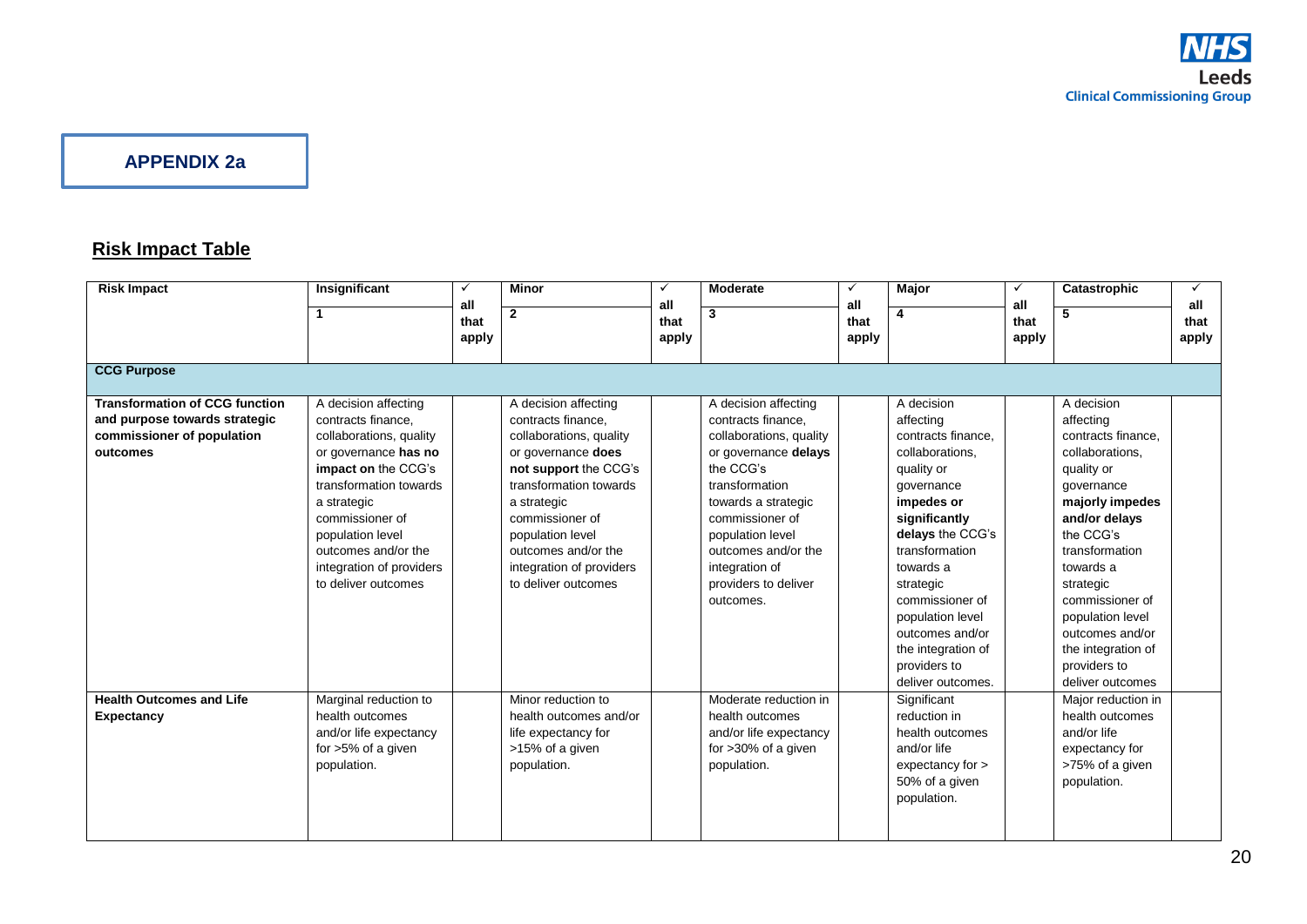

| <b>Risk Impact</b>                     | Insignificant            | $\checkmark$<br>all | Minor                     | $\checkmark$<br>all | <b>Moderate</b>         | $\checkmark$<br>all | <b>Major</b>                  | $\checkmark$<br>all | Catastrophic                   | $\checkmark$<br>all |
|----------------------------------------|--------------------------|---------------------|---------------------------|---------------------|-------------------------|---------------------|-------------------------------|---------------------|--------------------------------|---------------------|
|                                        | $\mathbf{1}$             | that                | $\mathbf{2}$              | that                | 3                       | that                | 4                             | that                | 5                              | that                |
|                                        |                          | apply               |                           | apply               |                         | apply               |                               | apply               |                                | apply               |
|                                        |                          |                     |                           |                     |                         |                     |                               |                     |                                |                     |
| <b>Health Inequalities</b>             | Marginal increase in     |                     | Minor increase in the     |                     | Moderate increase in    |                     | Significant                   |                     | Major increase in              |                     |
|                                        | the health inequality    |                     | health inequality gap in  |                     | the health inequality   |                     | increase in the               |                     | the health                     |                     |
|                                        | gap in up to all six of  |                     | up to all of the six most |                     | gap in up to all of the |                     | health inequality             |                     | inequality gap in              |                     |
|                                        | most deprived LCPs       |                     | deprived LCPs in Leeds    |                     | six most deprived       |                     | gap in up to all of           |                     | up to all of the six           |                     |
|                                        |                          |                     | and $/$ or a minor        |                     | LCPs in Leeds and /     |                     | the six most                  |                     | most deprived                  |                     |
|                                        |                          |                     | increase in the number    |                     | or a moderate           |                     | deprived LCPs in              |                     | <b>LCPs in Leeds</b>           |                     |
|                                        |                          |                     | of deprived LCPs          |                     | increase in the         |                     | Leeds and / or a              |                     | and / or a major               |                     |
|                                        |                          |                     |                           |                     | number of deprived      |                     | significant                   |                     | increase in the                |                     |
|                                        |                          |                     |                           |                     | <b>LCPs</b>             |                     | increase in the               |                     | number of                      |                     |
|                                        |                          |                     |                           |                     |                         |                     | number of                     |                     | deprived LCPs                  |                     |
|                                        |                          |                     |                           |                     |                         |                     | deprived LCPs                 |                     |                                |                     |
| <b>Service Quality and Performance</b> | Informal complaint       |                     | Formal complaint          |                     | Investigation by        |                     | Multiple                      |                     | Litigation certain<br>Criminal |                     |
| (includes patient experience,          |                          |                     | Local resolution          |                     | <b>Health Service</b>   |                     | complaints<br>Judicial review |                     |                                |                     |
| safety and clinical effectiveness)     |                          |                     |                           |                     | Ombudsman               |                     |                               |                     | prosecution                    |                     |
|                                        |                          |                     |                           |                     | Minor out-of-court      |                     | Litigation                    |                     |                                |                     |
|                                        |                          |                     |                           |                     | settlement              |                     | expected<br>Civil action - no |                     |                                |                     |
|                                        |                          |                     |                           |                     |                         |                     | defence                       |                     |                                |                     |
|                                        |                          |                     |                           |                     |                         |                     |                               |                     |                                |                     |
|                                        | Negligible effect on     |                     | Noticeable effect on      |                     | Significant effect on   |                     | Non-compliance                |                     | Totally                        |                     |
|                                        | quality of clinical care |                     | quality of care           |                     | quality of care /       |                     | with national                 |                     | unacceptable                   |                     |
|                                        |                          |                     | Single failure to meet    |                     | significantly reduced   |                     | standards with                |                     | level or quality of            |                     |
|                                        |                          |                     | internal standards        |                     | effectiveness           |                     | significant risk to           |                     | treatment /                    |                     |
|                                        |                          |                     | Minor implications for    |                     | Repeated failure to     |                     | patients if                   |                     | service                        |                     |
|                                        |                          |                     | patient safety if         |                     | meet internal           |                     | unresolved.                   |                     | Gross failure of               |                     |
|                                        |                          |                     | unresolved                |                     | standards               |                     |                               |                     | patient safety if              |                     |
|                                        |                          |                     |                           |                     | Major patient safety    |                     |                               |                     | findings not acted             |                     |
|                                        |                          |                     |                           |                     | implications of         |                     |                               |                     | on                             |                     |
|                                        |                          |                     |                           |                     | findings are not acted  |                     |                               |                     | Gross failure to               |                     |
|                                        |                          |                     |                           |                     | on                      |                     |                               |                     | meet national                  |                     |
|                                        |                          |                     |                           |                     |                         |                     |                               |                     | standards                      |                     |
|                                        | Commissioned local or    |                     | Commissioned local or     |                     | Repeated failure to     |                     | Commissioned                  |                     | Commissioned                   |                     |
|                                        | national targets not     |                     | national targets not      |                     | meet commissioned       |                     | national targets              |                     | national targets               |                     |
|                                        | achievable - single      |                     | $achievable - 1-3$        |                     | local or national       |                     | not achieved                  |                     | not achieved                   |                     |
|                                        | episode                  |                     | episodes                  |                     | targets > 3 episodes    |                     | resulting in                  |                     | resulting in                   |                     |
|                                        |                          |                     |                           |                     |                         |                     | involvement of                |                     | special measures               |                     |
|                                        |                          |                     |                           |                     |                         |                     | external bodies /             |                     |                                |                     |
|                                        |                          |                     |                           |                     |                         |                     | regulator                     |                     |                                |                     |
| <b>Financial Efficiency</b>            | Up to £350k              |                     | £350k-£700k               |                     | £700k - £1.5M           |                     | £1.5M - £3M                   |                     | Over £3M                       |                     |
|                                        |                          |                     |                           |                     |                         |                     |                               |                     |                                |                     |
|                                        |                          |                     |                           |                     |                         |                     |                               |                     |                                |                     |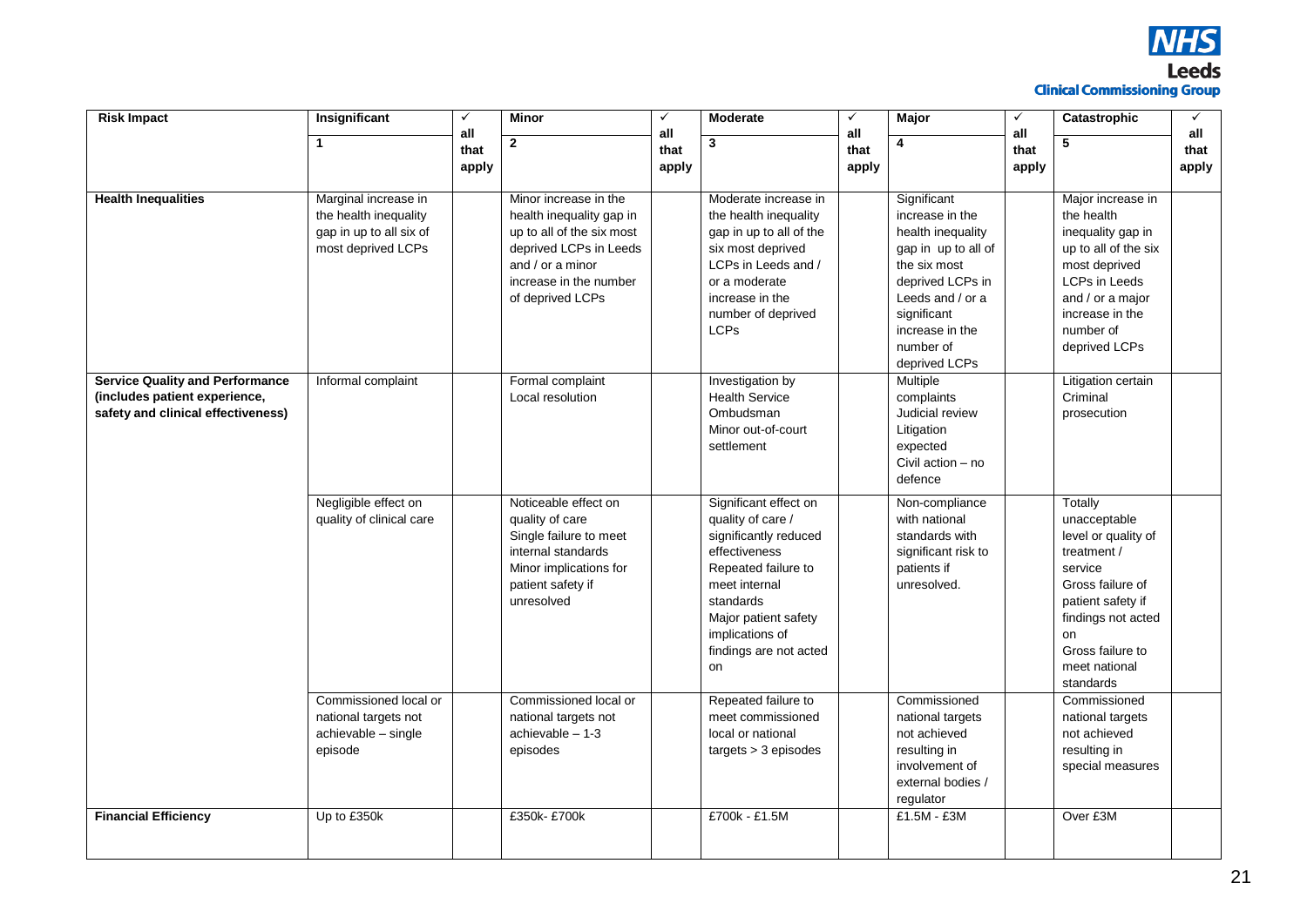

| <b>Risk Impact</b>                                                                                                                   | Insignificant                                                                                                           | $\checkmark$         | <b>Minor</b>                                                                                                                                                     | $\checkmark$         | <b>Moderate</b>                                                                                                                        | $\checkmark$         | <b>Major</b>                                                                                                                                         | $\checkmark$         | Catastrophic                                                                                                                                                                                                      | $\checkmark$         |
|--------------------------------------------------------------------------------------------------------------------------------------|-------------------------------------------------------------------------------------------------------------------------|----------------------|------------------------------------------------------------------------------------------------------------------------------------------------------------------|----------------------|----------------------------------------------------------------------------------------------------------------------------------------|----------------------|------------------------------------------------------------------------------------------------------------------------------------------------------|----------------------|-------------------------------------------------------------------------------------------------------------------------------------------------------------------------------------------------------------------|----------------------|
|                                                                                                                                      | $\mathbf{1}$                                                                                                            | all<br>that<br>apply | $\overline{2}$                                                                                                                                                   | all<br>that<br>apply | 3                                                                                                                                      | all<br>that<br>apply | 4                                                                                                                                                    | all<br>that<br>apply | 5                                                                                                                                                                                                                 | all<br>that<br>apply |
| <b>CCG Capability</b>                                                                                                                |                                                                                                                         |                      |                                                                                                                                                                  |                      |                                                                                                                                        |                      |                                                                                                                                                      |                      |                                                                                                                                                                                                                   |                      |
| <b>Compliance (includes H&amp;S and</b><br>other legal or governance factors<br>such as procurement, information<br>governance etc.) | Negligible injury or ill<br>health requiring no<br>absence from work.<br>Negligible damage to<br>equipment or property. |                      | Minor injury or ill health<br>requiring up to 2 days<br>absence from work.<br>Minor damage to<br>equipment or property.                                          |                      | Moderate injury or<br>illness resulting in the<br>submission of a<br>RIDDOR report.<br>Moderate damage to<br>equipment or<br>property. |                      | Single fatality.<br><b>HSE</b><br>improvement<br>notice received.<br>Major damage to<br>property<br>Enforcement<br>action                            |                      | Multiple fatalities<br>HSE or police<br>investigation<br>resulting in<br>imprisonment of<br><b>Chief Executive</b><br>or other<br>implicated staff                                                                |                      |
|                                                                                                                                      | No or minimal impact<br>or breach of guidance /<br>statutory duty.                                                      |                      | Breach of statutory<br>legislation<br>Reduced performance<br>rating if unresolved                                                                                |                      | Single breach in<br>statutory duty<br>Challenging external<br>recommendations /<br>improvement notice                                  |                      | Multiple breaches<br>in statutory duty<br>Improvement<br>notices<br>Low performance<br>rating<br>Critical report                                     |                      | Multiple breaches<br>in statutory duty<br>Prosecution<br>Complete system<br>s change required<br>Zero performance<br>rating<br>Severely critical<br>report                                                        |                      |
| <b>Reputation</b>                                                                                                                    | Rumours<br>Potential for public<br>concern / media<br>interest<br>Damage to an<br>individual's reputation               |                      | Local media coverage -<br>short term reduction in<br>public confidence<br>Elements of public<br>expectation not being<br>met<br>Damage to a team's<br>reputation |                      | Local media coverage<br>- long term reduction<br>in public confidence<br>Damage to a services<br>reputation                            |                      | National media<br>coverage with $<$ 3<br>days service well<br>below reasonable<br>public expectation<br>Damage to an<br>organisation's<br>reputation |                      | National media<br>coverage with $>$ 3<br>days service well<br>below reasonable<br>public<br>expectation.<br>MP concerned<br>(questions in the<br>House)<br>Total loss of<br>public confidence<br>(NHS reputation) |                      |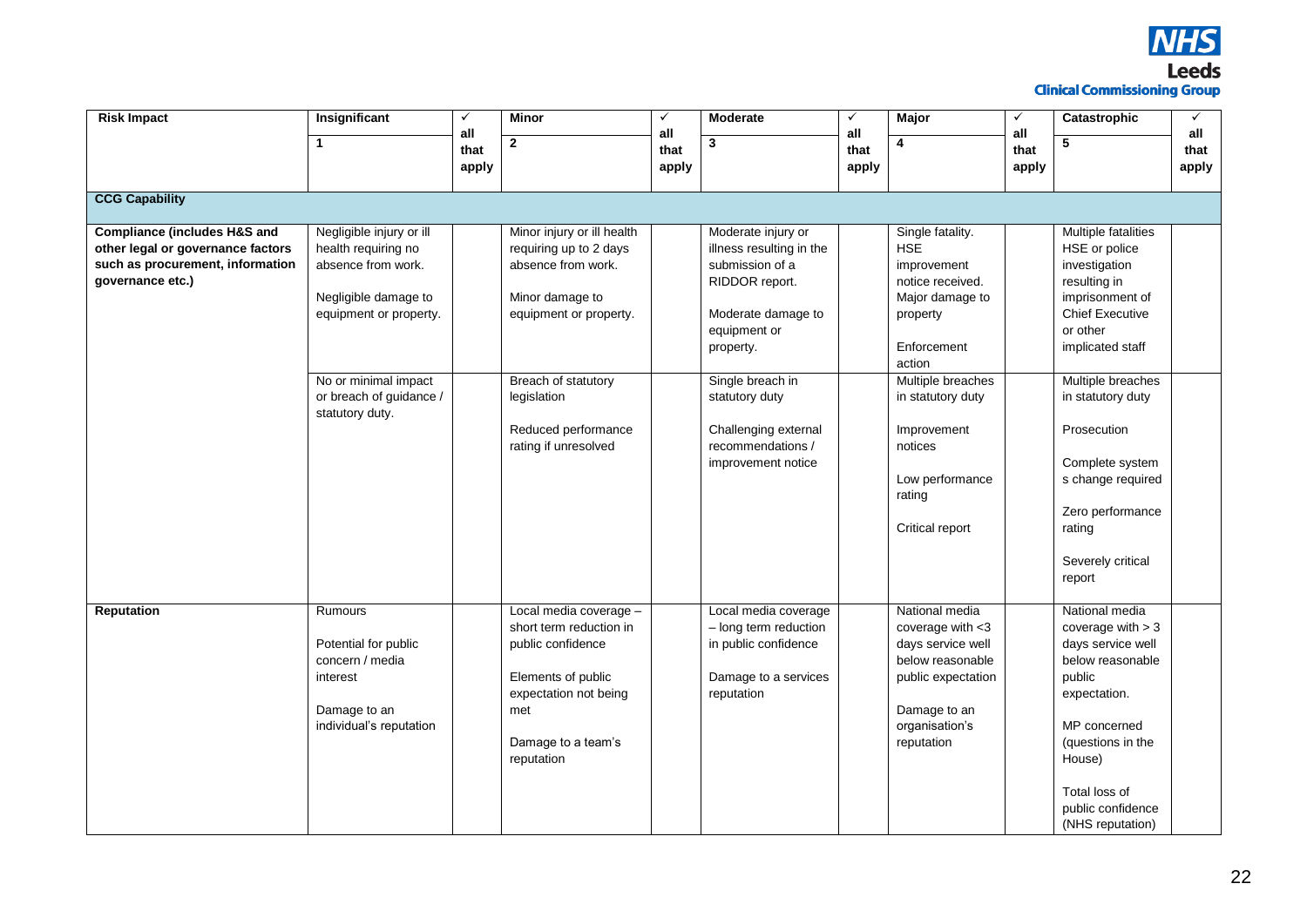

| <b>Risk Impact</b>               | Insignificant           | ✓           | <b>Minor</b>              | $\checkmark$ | <b>Moderate</b>        | ✓           | <b>Major</b>         | $\checkmark$ | Catastrophic         | $\checkmark$ |
|----------------------------------|-------------------------|-------------|---------------------------|--------------|------------------------|-------------|----------------------|--------------|----------------------|--------------|
|                                  | $\mathbf{1}$            | all<br>that | $\mathbf{2}$              | all<br>that  | 3                      | all<br>that | 4                    | all<br>that  | 5                    | all<br>that  |
|                                  |                         | apply       |                           | apply        |                        |             |                      |              |                      | apply        |
|                                  |                         |             |                           |              |                        | apply       |                      | apply        |                      |              |
| <b>Public Engagement</b>         | Informal complaint      |             | Formal complaint          |              | Multiple complaints,   |             | Referral to          |              | Breach in            |              |
|                                  |                         |             | Local resolution          |              | involvement of         |             | Secretary of State   |              | statutory duty       |              |
|                                  |                         |             |                           |              | <b>Scrutiny Board</b>  |             | for onward           |              |                      |              |
|                                  |                         |             |                           |              |                        |             | consideration by     |              | Judicial review      |              |
|                                  |                         |             |                           |              | Negative media         |             | Independent          |              |                      |              |
|                                  |                         |             |                           |              | coverage               |             | Reconfiguration      |              |                      |              |
|                                  |                         |             |                           |              |                        |             | Panel (IRP)          |              |                      |              |
| <b>Partnership working</b>       | Minor interruption or   |             | Partnership working       |              | Partnership working    |             | Partnership          |              | Partnership          |              |
|                                  | delay to a service or   |             | leading to short-term     |              | resulting in delay in  |             | model issues         |              | model issues         |              |
|                                  | commissioning of a      |             | dip in service            |              | delivery of a number   |             | leading to inability |              | leading to Inability |              |
|                                  | service through         |             | performance               |              | plans leading to gaps  |             | of CCG to deliver    |              | of CCG to deliver    |              |
|                                  | partnership model       |             |                           |              | in service             |             | on a single major    |              | a number of          |              |
|                                  |                         |             | Some service              |              |                        |             | area of work set     |              | major areas of       |              |
|                                  |                         |             | fragmentation or          |              | Service performance    |             | out in a             |              | work in its          |              |
|                                  |                         |             | duplication               |              | unsatisfactory         |             | commissioning        |              | commissioning        |              |
|                                  |                         |             |                           |              | Significant            |             | plan                 |              | plans                |              |
|                                  |                         |             |                           |              | partnership time to    |             | Service              |              | Service              |              |
|                                  |                         |             |                           |              | resolve                |             | performance          |              | performance such     |              |
|                                  |                         |             |                           |              |                        |             | impaired leading     |              | that external        |              |
|                                  |                         |             |                           |              |                        |             | to poor rating or    |              | intervention         |              |
|                                  |                         |             |                           |              |                        |             | report               |              | required             |              |
| <b>CCG Workforce capability,</b> | Short-term low staffing |             | Low staffing level that   |              | Late delivery of key   |             | Uncertain delivery   |              | Non-delivery of      |              |
| capacity and health              | level that temporarily  |             | reduces the service       |              | objective / service    |             | of key objective /   |              | key objective /      |              |
|                                  | reduces service quality |             | quality                   |              | due to lack of staff   |             | service due to       |              | service due to       |              |
|                                  | $(1 day)$               |             |                           |              |                        |             | lack of staff        |              | lack of staff        |              |
|                                  |                         |             |                           |              | Low staff morale       |             |                      |              |                      |              |
|                                  |                         |             |                           |              |                        |             | Loss of key staff    |              | Loss of several      |              |
|                                  |                         |             |                           |              |                        |             |                      |              | key staff            |              |
|                                  |                         |             |                           |              |                        |             | Very low staff       |              |                      |              |
|                                  |                         |             |                           |              |                        |             | morale               |              |                      |              |
| Operations - day to day issues   | Loss / interruption of  |             | Loss / interruption of >8 |              | Loss / interruption of |             | Loss / interruption  |              | Permanent loss of    |              |
| faced by the CCG                 | >1 hour                 |             | hours                     |              | $> 1$ day              |             | of $> 1$ week        |              | service or facility  |              |
|                                  |                         |             |                           |              |                        |             |                      |              |                      |              |
| <b>Wider Community Benefit</b>   | Minimal or no impact    |             | Minor impact on the       |              | Moderate impact on     |             | Major impact on      |              | Catastrophic         |              |
| (Environment, employment,        | on the wider            |             | wider community /         |              | the wider community /  |             | the wider            |              | impact on the        |              |
| volunteering etc.)               | community /             |             | environment               |              | environment            |             | community            |              | wider community /    |              |
|                                  | environment             |             |                           |              |                        |             | /environment         |              | environment          |              |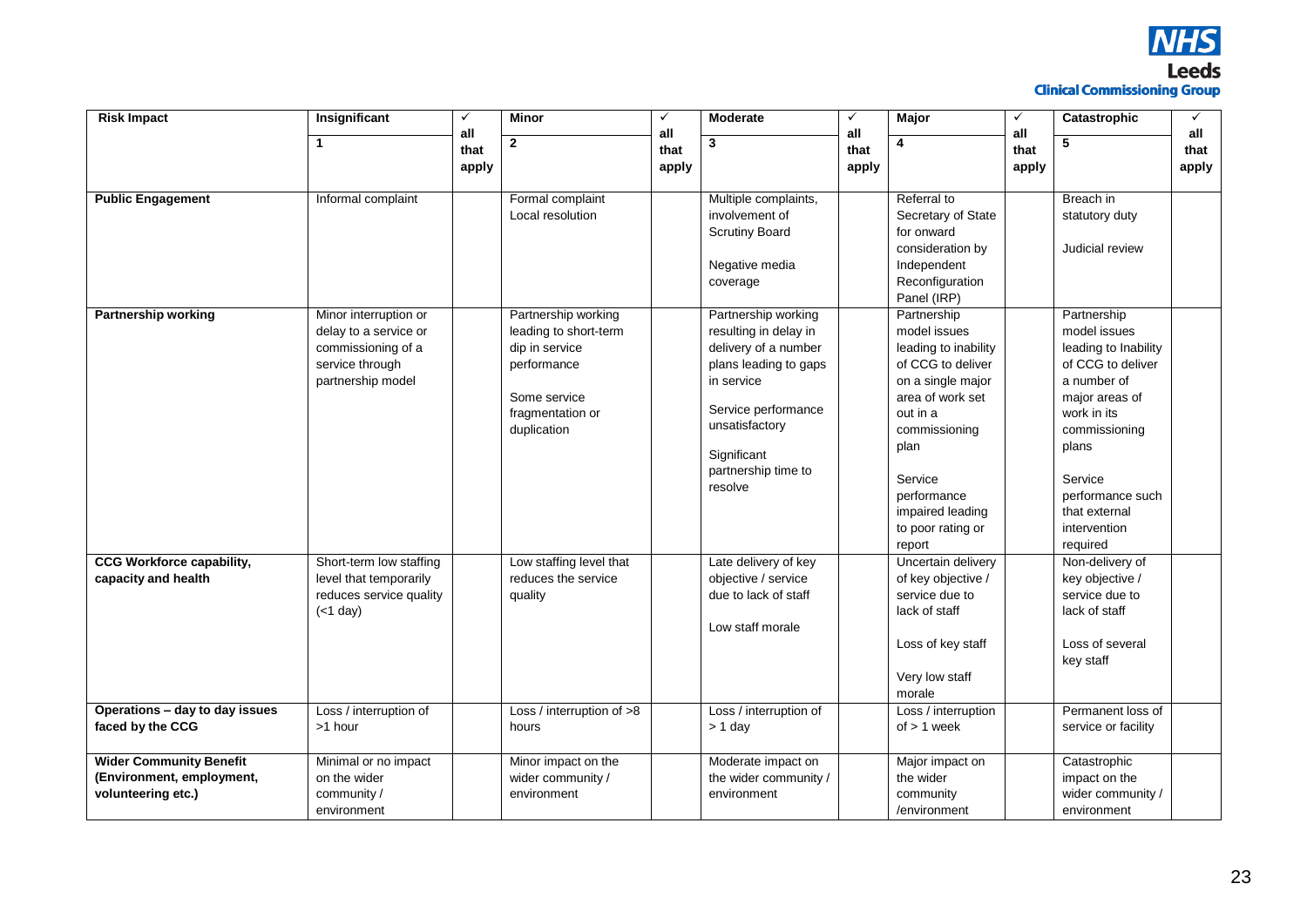

| <b>Risk Impact</b>                       | Insignificant          | all<br>that<br>apply | <b>Minor</b><br>2       | all<br>that<br>apply | <b>Moderate</b><br>3    | all<br>that<br>apply | Major              | all<br>that<br>apply | Catastrophic     | all<br>that<br>apply |
|------------------------------------------|------------------------|----------------------|-------------------------|----------------------|-------------------------|----------------------|--------------------|----------------------|------------------|----------------------|
| <b>Enablers (City Workforce, Digital</b> | Minor work-rounds      |                      | Significant work-rounds |                      | Significant work-       |                      | Major delays in    |                      | A number of      |                      |
| and Estates)                             | required to ensure     |                      | incurring moderate      |                      | rounds incurring        |                      | implementing       |                      | major plans not  |                      |
|                                          | services are delivered |                      | additional costs to     |                      | moderate additional     |                      | new service        |                      | implementable    |                      |
|                                          | in-line with plans     |                      | ensure services are     |                      | costs to ensure         |                      | models             |                      |                  |                      |
|                                          |                        |                      | delivered in line with  |                      | services are delivered  |                      |                    |                      | Loss of critical |                      |
|                                          | Negligible impact on   |                      | place                   |                      | in line with place      |                      | One major          |                      | service(s) for   |                      |
|                                          | existing service       |                      |                         |                      |                         |                      | change not         |                      | sustained period |                      |
|                                          | delivery               |                      | Occasional moderate     |                      | <b>Existing service</b> |                      | deliverable        |                      | of time          |                      |
|                                          |                        |                      | impact on existing      |                      | delivery impaired on a  |                      |                    |                      |                  |                      |
|                                          |                        |                      | service delivery        |                      | regular basis           |                      | Reduced service    |                      |                  |                      |
|                                          |                        |                      |                         |                      |                         |                      | in critical area / |                      |                  |                      |
|                                          |                        |                      |                         |                      |                         |                      | loss of service in |                      |                  |                      |
|                                          |                        |                      |                         |                      |                         |                      | non-critical area  |                      |                  |                      |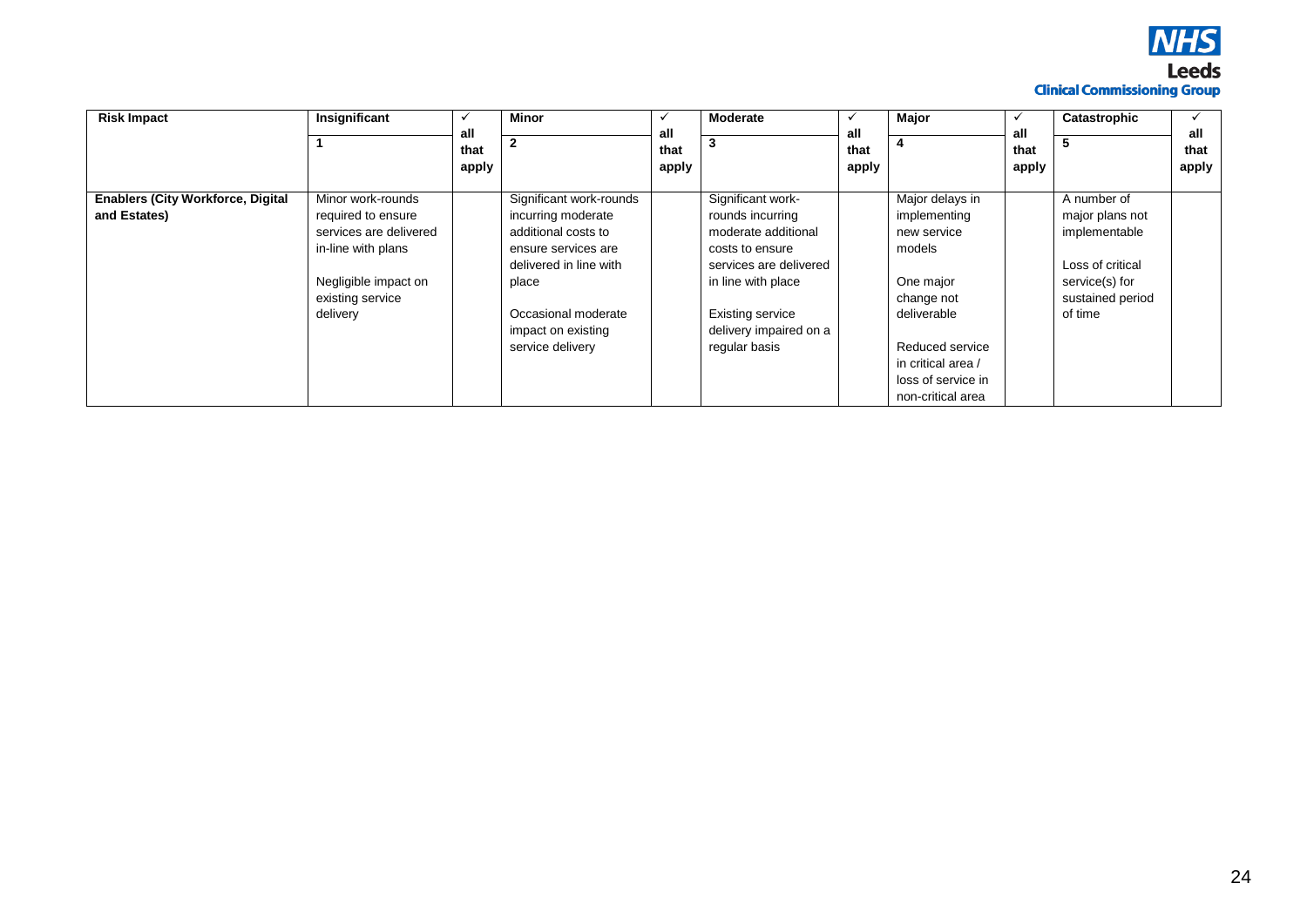# **APPENDIX 2b**

# **Risk Likelihood Table**

| Level          | <b>Descriptor</b>     | <b>Description</b>                                                                   |
|----------------|-----------------------|--------------------------------------------------------------------------------------|
|                | Rare                  | Do not expect to happen. Can only imagine<br>happening in exceptional circumstances. |
| $\mathfrak{p}$ | <b>Unlikely</b>       | Not expected but conceivable. Could occur<br>sometime.                               |
| 3              | <b>Possible</b>       | Might occur at some time.                                                            |
| 4              | Likely                | Will probably occur in most circumstances.                                           |
| 5              | <b>Almost Certain</b> | Expected to occur in most circumstances.                                             |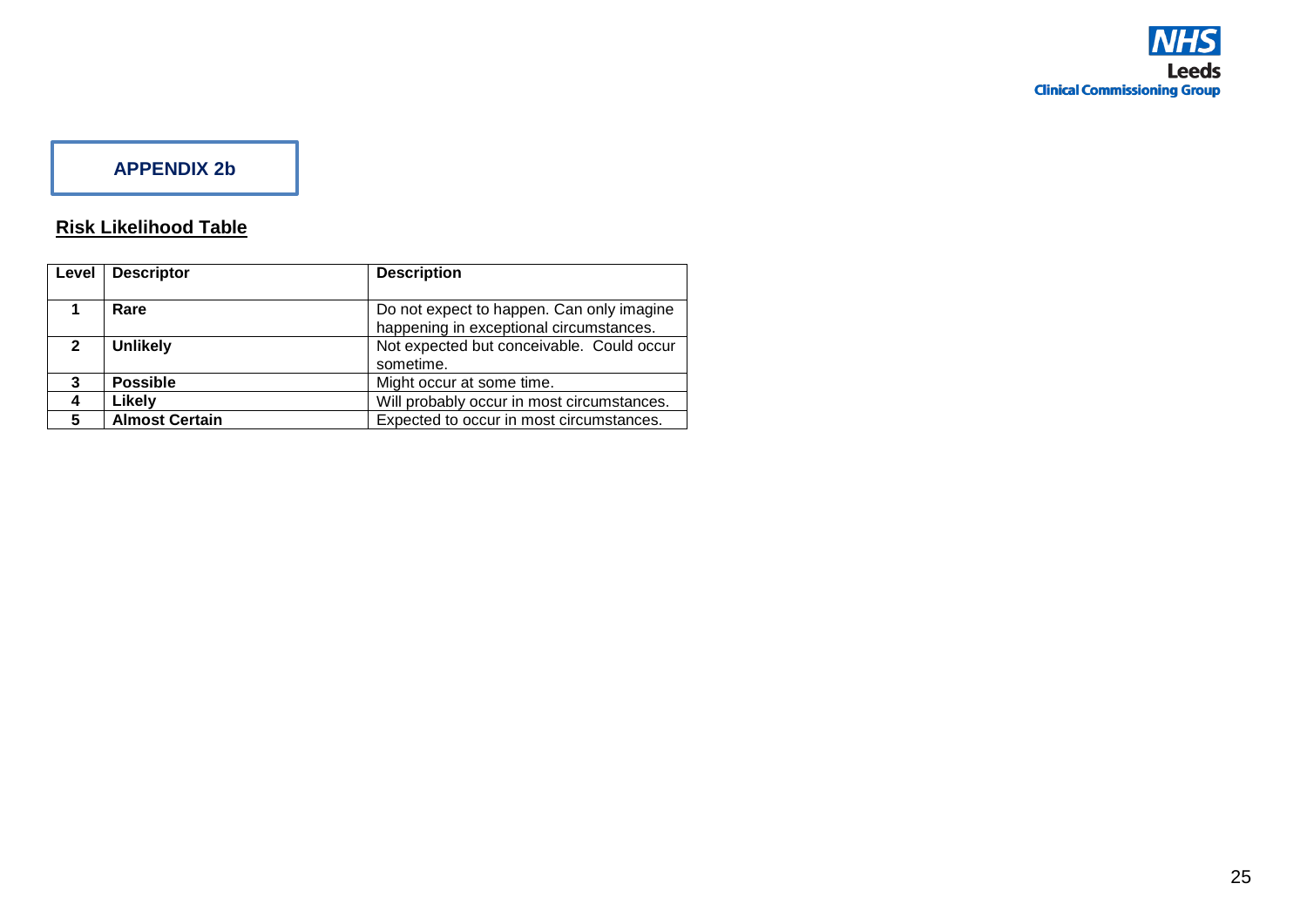# **APPENDIX 2c**

# **Risk Matrix Scoring Chart**

**Risk Scoring = Impact x Likelihood (I x L)**

|                            | <b>Impact score</b> |              |                 |       |                     |
|----------------------------|---------------------|--------------|-----------------|-------|---------------------|
| Likelihood                 | 1                   | 2            | 3               | 4     | 5                   |
|                            | Insignificant       | <b>Minor</b> | <b>Moderate</b> | Major | <b>Catastrophic</b> |
| 5 Almost<br><b>Certain</b> | 5                   | 10           | 15              | 20    | -25                 |
| 4 Likely                   | 4                   | 8            | 12              | 16    | 20                  |
| 3 Possible                 | 3                   | 6            | 9               | 12    | 15                  |
| 2 Unlikely                 | $\overline{2}$      |              | 6               | 8     | 10                  |
| 1 Rare                     |                     | 2            | 3               | 4     | 5                   |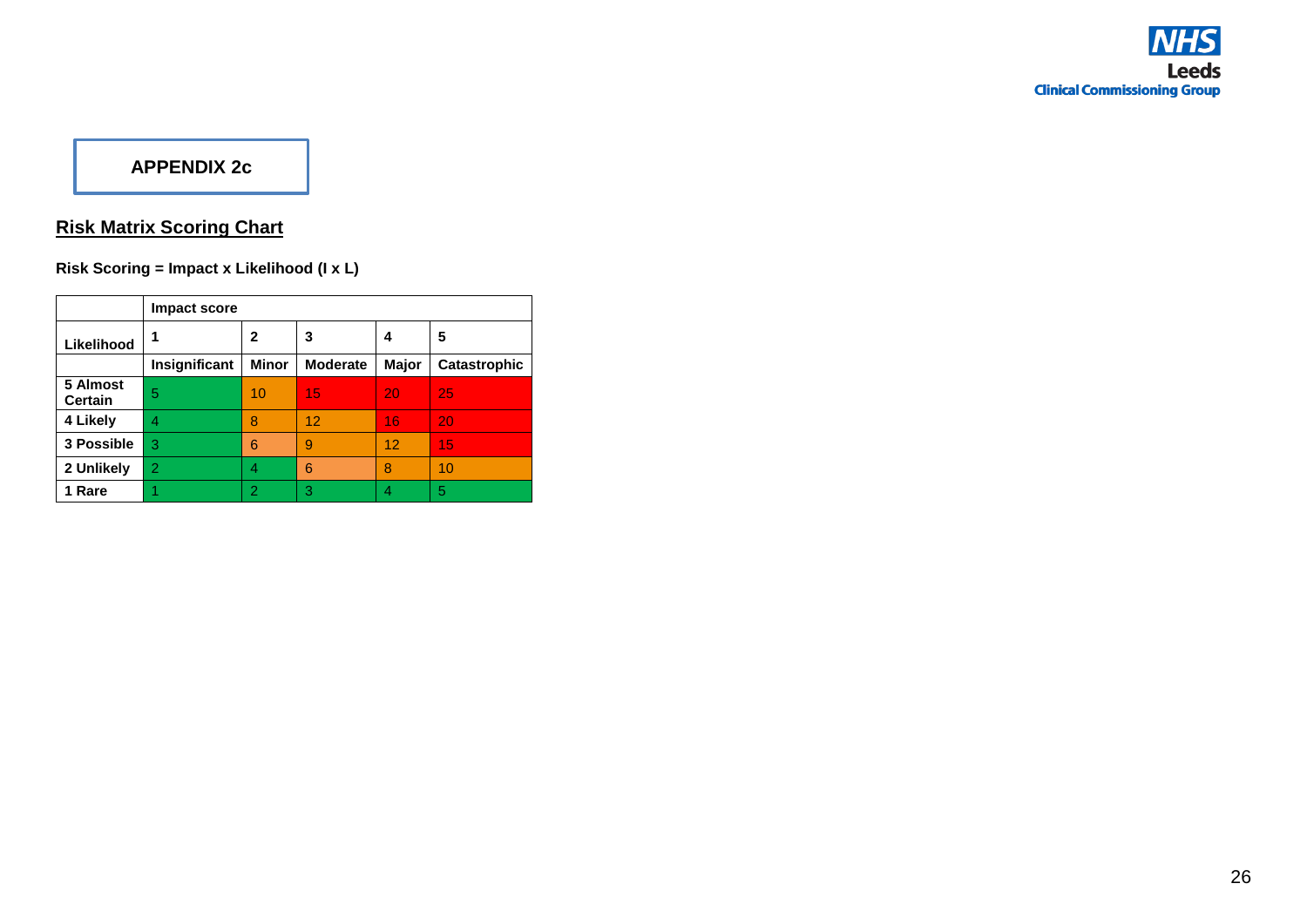## **APPENDIX 2d**

# **Target Risk Assessment**

| <b>Risk Appetite</b>                                                              | <b>Impact</b> | Likelihood      | <b>Risk Impacts</b>                                                                                                                                                                                                                                                                                                                                        |
|-----------------------------------------------------------------------------------|---------------|-----------------|------------------------------------------------------------------------------------------------------------------------------------------------------------------------------------------------------------------------------------------------------------------------------------------------------------------------------------------------------------|
| <b>Averse</b><br>The CCG is not prepared<br>to take risks in this area.           | Insignificant | <b>Unlikely</b> | Health Outcomes and Life Expectancy<br>$\bullet$<br><b>Health Inequalities</b><br>O<br>Service Quality and Performance (includes patient<br>experience, safety and clinical effectiveness)<br>Compliance (includes H&S and other legal or governance<br>factors such as procurement, information governance etc.)<br><b>Public Engagement</b><br>$\bullet$ |
| <b>Cautious</b><br>The CCG will accept a<br>low level of risk in this<br>area.    | Minor         | <b>Unlikely</b> | <b>Financial Efficiency</b><br>$\bullet$<br>CCG Workforce capability, capacity and health<br>Operations – day to day issues faced by the CCG                                                                                                                                                                                                               |
| <b>Medium</b><br>The CCG will accept a<br>medium level of risk in<br>this area.   | Minor         | Possible        | Transformation of CCG function and purpose towards<br>$\bullet$<br>strategic commissioner of population outcomes<br>Reputation<br>Wider Community Benefit (Environment, employment,<br>volunteering etc.)<br>Enablers (City Workforce, Digital and Estates)                                                                                                |
| Open<br>The CCG is willing to<br>consider a higher level of<br>risk in this area. | Moderate      | Possible        | Partnership working<br>$\bullet$                                                                                                                                                                                                                                                                                                                           |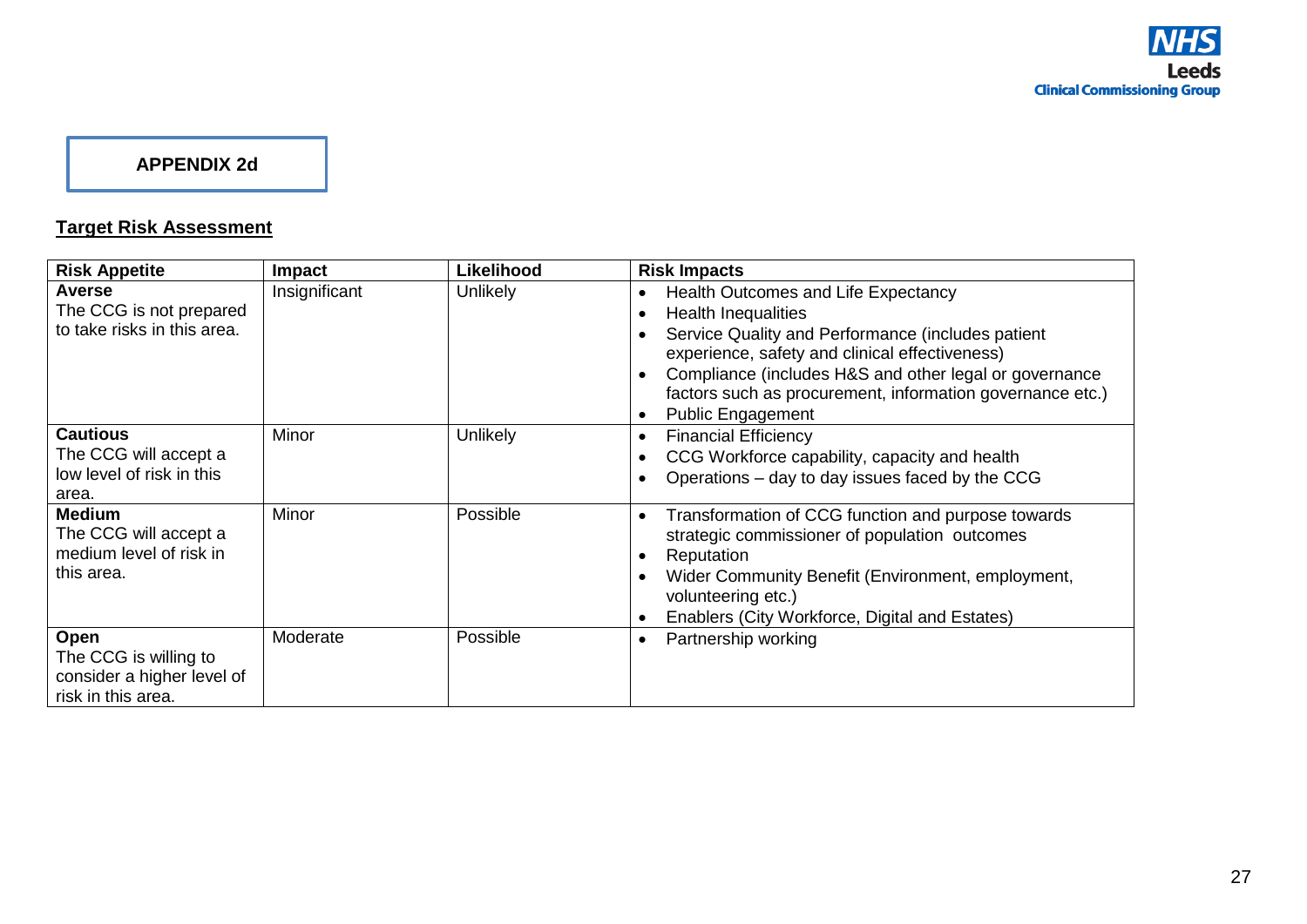

## **Governing Body Assurance Framework (GBAF) – Guidelines for Audit Committee review of Assurances**

The Executive leads review the GBAF as part of the risk review and reporting cycle, this includes providing updates on progress against time-limited actions at each Governing Body meeting. The Executive Management Team and Governing Body receive the GBAF bi-monthly.

In addition, the Audit Committee annual work plan will ensure that strategic risks outside risk appetite are reviewed in detail at least once a year, to assess the adequacy and completeness of the assurances.

The lead director for the strategic risk to be reviewed in detail will be asked to answer the following questions and provide evidence to support:

Current position:

- Is the risk moving in the right direction?
- Has anything happened that has affected the risk?

Actions to reduce risk:

- How will the actions reduce the risk?
- Are any further actions required?

Assurance:

- What are the assurances telling us?
	- Sources of assurance internal / external / independent
	- Relevance of assurances to the risk
	- **Timely / out of date**
	- Negative / positive / neutral
	- Any further assurance required.

The Audit Committee will be requested to consider:

• Are we satisfied that we are rigorously testing the assurances that the organisation relies upon to effectively assess the risk to which it is exposed and the achievement of its commitments?